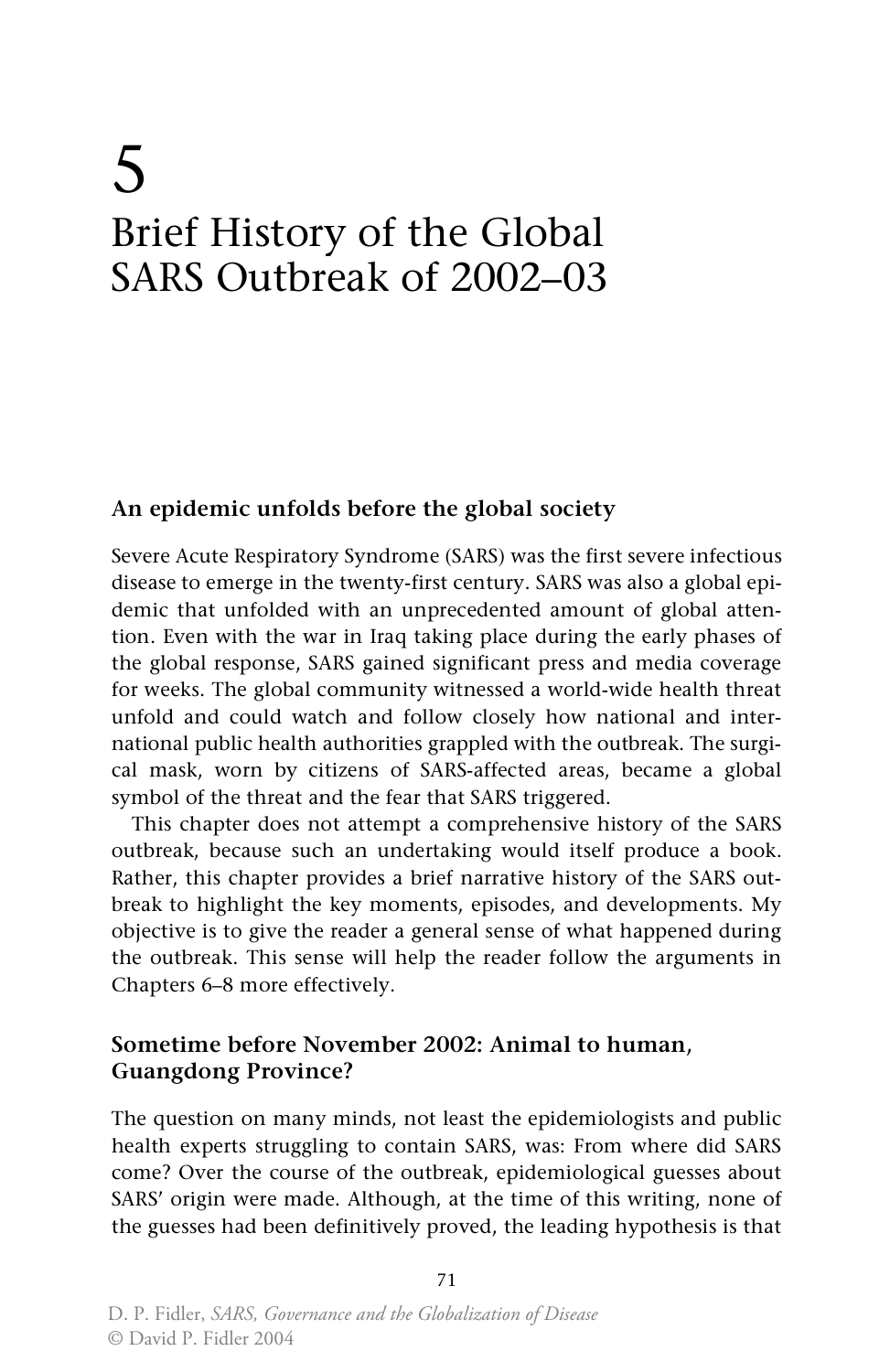the SARS virus was transmitted from an animal species to humans somewhere in Guangdong Province, China.

Species-jumping pathogens are nothing new in the world of public health. Many of the great disease scourges of human history began when viruses or bacteria were transmitted from animal hosts to human populations. Tuberculosis is, for example, believed to have jumped from animals to humans during the process of human domestication of livestock. Many experts also think that HIV/AIDS originated in simian or primate species before jumping into humans sometime in the twentieth century.

The eventual identification of Guangdong Province as the origin of the species-jumping SARS virus also came as no great surprise for epidemiologists. The southern region of China has long been considered a particularly potent microbial incubator. Guangdong Province is, for example, 'famous for its "wet markets," where a bewildering variety of live fauna are offered for sale (sometimes illegally) for the medicinal properties or culinary potential. The opportunity for contact, not only with farmed animals but also with a variety of otherwise rare or uncommon wild animals, is enormous' (Breiman *et al*., 2003, p. 1038). This region of China is also important to global surveillance efforts on influenza because of the role experts believe the region's animal–human milieu plays in nurturing strains of the influenza virus.

The southeast Asian region had also been the location of two previous scary but ultimately limited viral outbreaks – the H5N1 avian influenza outbreak in Hong Kong in 1997 and the Nipah virus outbreak in 1998–99 in Malaysia. The H5N1 virus spread from birds to humans, and the Nipah virus spread from pigs to people. Because neither the H5N1 virus nor the Nipah virus developed efficient human-to-human transmission, the outbreaks remained limited in scope and impact. The H5N1 and Nipah viruses constituted, however, warnings that species-jumping viruses were jumping and potentially dangerous. Public health experts have kept an eye on southern China and southeast Asia as a possible, if not the probable, source of the long-anticipated, killer pandemic influenza virus.

In late May 2003, WHO (2003j-2) reported that researchers in Hong Kong and Shenzhen, China announced they had detected several viruses closely related genetically to the SARS virus in two wild animal species, the masked palm civet and the raccoon-dog. The researchers also found antibodies to the SARS virus in another wild animal species, the Chinese ferret badger (WHO, 2003j-2). According to WHO (2003j-2), '[t]hese and other wild animals are traditionally considered delicacies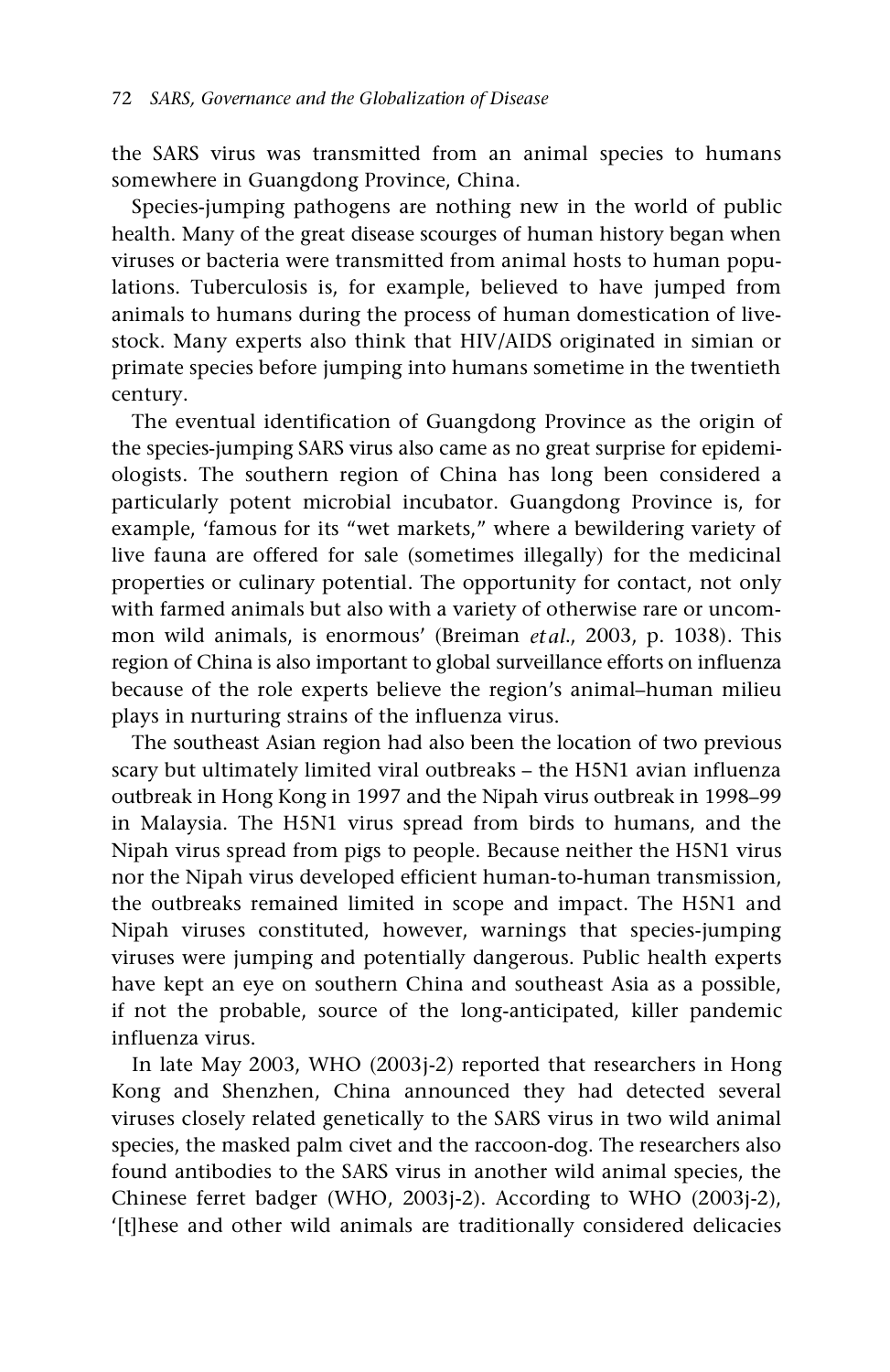and are sold for human consumption in markets throughout southern China.'

These studies prompted researchers to posit in June 2003 'that the earliest cases of SARS, in Guangdong Province, China, may have had contact, during slaughter or due to proximity to so-called "wet" markets, with certain wild animals species consumed as delicacies in southern China' (WHO, 2003u-2). At the time of this writing, scientists still had not proved or disproved these hypotheses about the origin of SARS. As WHO (2003u-2) argued in June 2003, '[a]dditional studies are urgently needed before any firm conclusions can be reached. Answers to these questions will also greatly assist predictions of the future evolution of SARS<sup>'</sup>

# **November 2002 to February 2003: Outbreak in Guangdong Province**

Public health officials are fairly confident, however, that, from a yet to be identified source, the SARS virus emerged in human populations in Guangdong Province sometime prior to or during November 2002. During this month a mysterious outbreak of an atypical respiratory disease occurred. The first SARS case 'is thought to have occurred in Foshan, a city southwest of Guangzhou in Guangdong Province, in mid-November 2002' (Huang, 2003, p. 65). Provincial health authorities and the Ministry of Health in Beijing were aware of, and had investigated, the outbreak in Guangdong Province by the end of January 2003 (Huang, 2003, pp. 65–6). The health authority for Guangdong Province issued a report on cases of atypical pneumonia in the Province on 23 January, but this report was not circulated widely and was not shared with WHO (SARS Expert Committee, 2003, p. 195). The reports written after these investigations were 'top secret' under Chinese law, making any public reporting or discussion of the outbreak a violation of state secrecy laws (Huang, 2003, p. 66). Despite efforts by local and central government officials to suppress news and information about the outbreak, word of the disease problem gradually emerged in an ever-widening arc, propelled by the Internet (Pottinger and Buckman, 2003). Some of the information getting out indicated that, by January 2003, the outbreak in Guangdong Province was causing panic in the population (Pomfret and Goodman, 2003).

WHO's Global Outbreak Alert and Response Network (Global Network) had picked up information about an influenza outbreak in mainland China on 27 November 2002, but the report was never translated into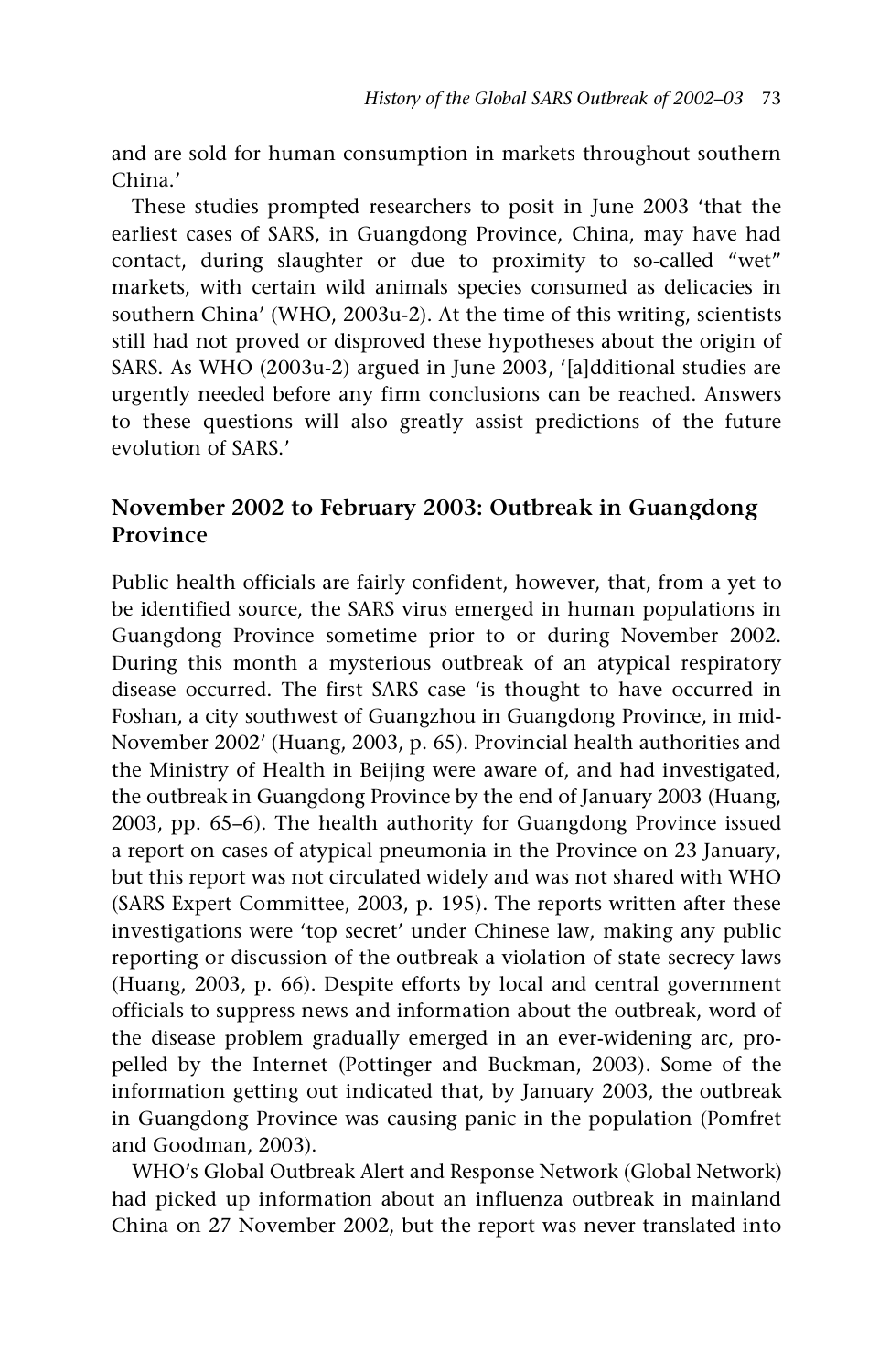English at WHO (National Advisory Committee, 2003, p. 24). Further, this early information was full of 'noise' because it did not, at that time, clearly point to an outbreak of an unusual respiratory disease. Early WHO efforts to peg the outbreak focused on influenza or a possible re-emergence of the H5N1 virus (Chase *et al*., 2003; Stein, 2003f).

The amount of information WHO's Global Network collected about disease problems in southern China increased through early February (Stein, 2003f). According to the *Washington Post*, awareness of the outbreak in Guangdong Province rose to new levels in the days following a mobile phone text message, sent on 8 February, that read: 'There is a fatal flu in Guangzhou' (Pomfret, 2003r). Mobile phone users re-sent this message 40 million times on 8 February, 41 million times on 9 February, and 45 million times on 10 February (Pomfret, 2003r). The same news spread rapidly through e-mail and Internet chat rooms in China and beyond (Pomfret, 2003r). Despite government restrictions on publishing information, journalists in Guangzhou printed stories about the outbreak from 9–11 February (Garrett, 2003). On 10 February, local media published, for example, a circular that 'acknowledged the presence of the disease and listed some preventive measures, including improving ventilation, using vinegar fumes to disinfect the air, and washing hands frequently' (Huang, 2003, p. 67).

On 10 February, ProMED-mail, a leading non-governmental global electronic reporting system for outbreaks of emerging infectious diseases, posted one such e-mail message asking about an epidemic in Guangzhou being linked, in Internet chat rooms, to hospital closings and fatalities (ProMED-mail, 2003). Also on 10 February, the WHO office in Beijing received an alarming e-mail message from the son of a former WHO employee in China, which the office passed along to Dr David Heymann, WHO's Executive Director of Communicable Diseases: 'Am wondering if you have information on the strange contagious disease . . . which has already left more than 100 people dead. The outbreak is not allowed to be made known to the public...but people are already aware . . . and there is a "panic" attitude' (Piller, 2003).

WHO made its first official approach to the Chinese government for information on 10 February. On 11 February, the Chinese government made its first report to WHO, notifying the Organization 'of an outbreak of acute respiratory syndrome with 300 cases and five deaths in Guangdong Province' (WHO, 2003c). On the same day, 'Guangdong health officials finally broke the silence by holding press conferences about the disease' (Huang, 2003, p. 67), at which such officials 'informed the public that the situation was under control' (SARS Expert Committee,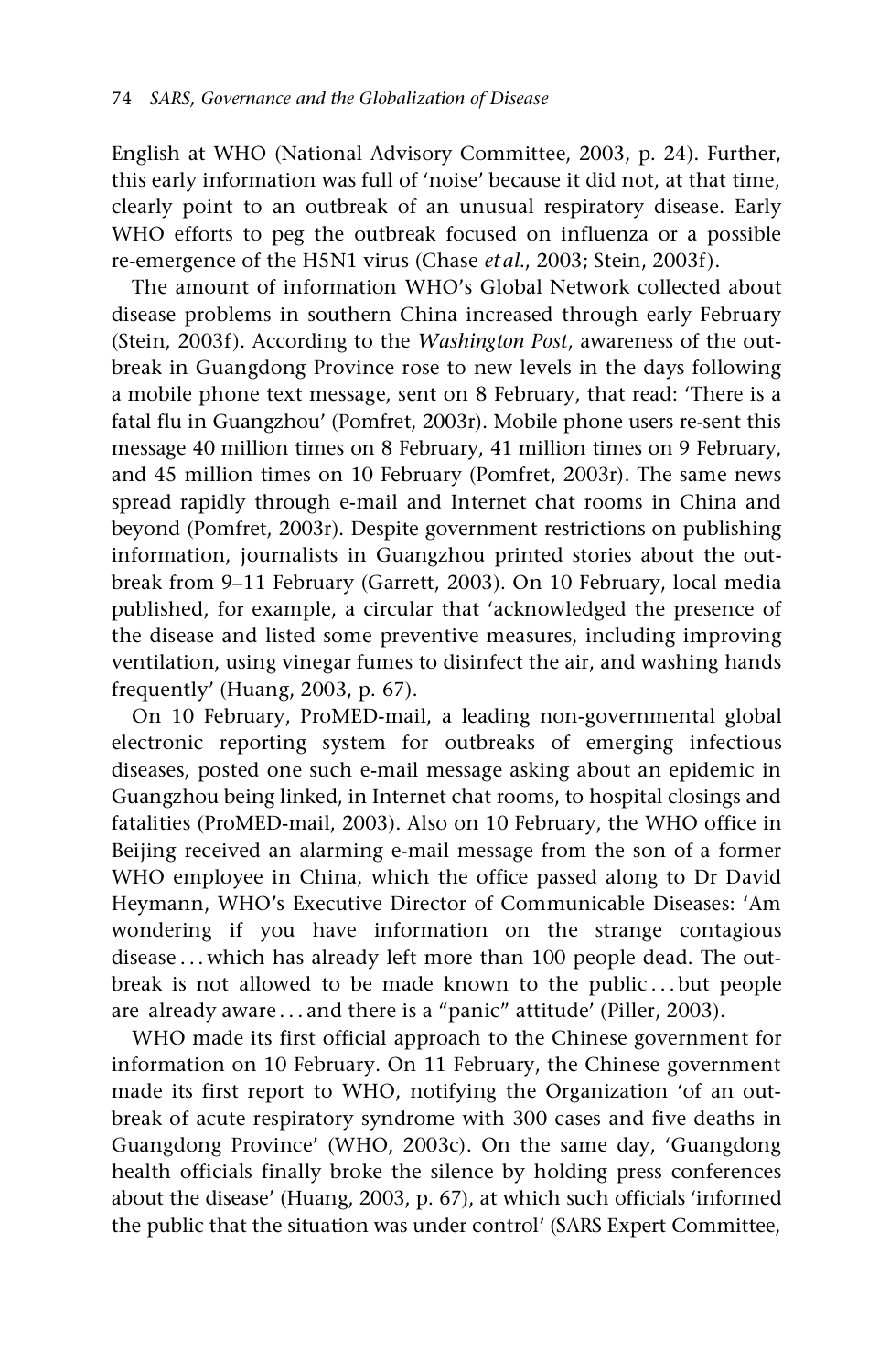2003, p. 196). On 12 February, WHO (2003d) stated that the Chinese Ministry of Health had reported 305 cases and five deaths of acute respiratory syndrome from 16 November 2002 until 9 February 2003. The Chinese Ministry of Health also reported that cases were recorded in six municipalities in Guangdong Province – Foshan, Guanzhou, Heyuan, Jiangmen, Shenzhen, and Zhongshan – but that no new cases had been reported in the past week in three municipalities (Foshan, Heyuan, and Zhongshan) and the number of cases was decreasing in the other three (Guangzhou, Jiangmen, and Shenzhen) (WHO, 2003d). China's communications to WHO clearly indicated that the outbreak was under control and declining. Perhaps this position explains why China declined WHO's offers of assistance to address the outbreak (Pottinger *etal*., 2003).

By 14 February, China had reported that it had ruled out influenza, anthrax, pulmonary plague, leptospirosis, and haemorrhagic fevers as the source of the respiratory outbreak in Guangdong Province (WHO, 2003d; WHO, 2003e). Into this environment came reports of a possible outbreak of avian influenza in Hong Kong. On 19 February, WHO (2003f) reported that the H5N1 virus had been isolated from a nineyear-old boy from Hong Kong who had traveled to Fujian Province, China in January with his mother and his sisters. The boy's father was admitted to hospital in Hong Kong on 11 February and the boy was admitted on 12 February (SARS Expert Committee, 2003, p. 197). The boy recovered from this illness, as did his mother, but one sister and the father died of illness on 4 February and 17 February, respectively (WHO, 2003f; SARS Expert Committee, 2003, p. 197). On 19 February, WHO noted that it did not know whether the boy's family members who fell ill had been infected by the H5N1 virus. WHO put its Global Influenza Surveillance Network on alert (WHO, 2003f). On 20 February, WHO (2003g) disclosed that the father who died on 17 February had been infected by the H5N1 virus.

These cases of avian influenza raised the question of whether the outbreak of atypical respiratory disease in Guangdong Province was caused by the H5N1 virus. The Chinese Ministry of Health informed WHO on 20 February, however, that the probable causative agent of the Guangdong outbreak was *Chlamydia pneumoniae* (WHO, 2003h). Government officials imposed another blackout on reporting news of the outbreak on 23 February (Huang, 2003, p. 67). By 27 February, WHO (2003i) reported that the Chinese Ministry of Health had declared the outbreak in Guangdong Province over and that no evidence existed to link the Guangdong situation with the H5N1 cases in Hong Kong. As late as 7 March, however, WHO still had not completely excluded the H5N1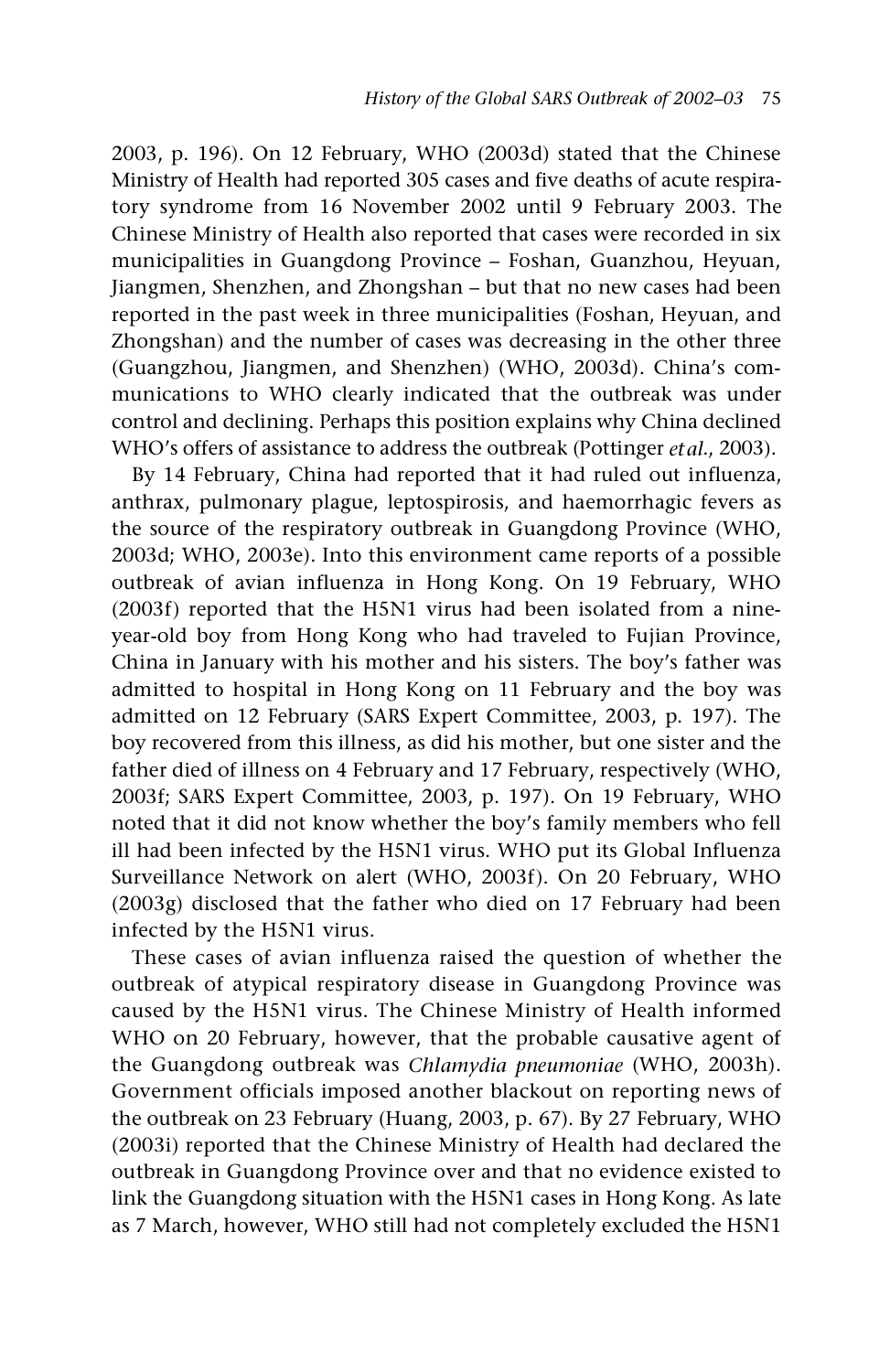virus as the cause of the Guangdong outbreak (SARS Expert Committee, 2003, p. 201).

## **February 2003: Guangdong, Hong Kong, Hanoi**

In mid-February 2003, Dr Liu Jianlun, a professor of nephrology at Zhongshan University in Guangzhou, Guangdong Province, had been treating patients suffering from atypical pneumonia at a hospital in Guangdong Province (Pottinger, 2003a). On 21 February, despite feeling feverish, Dr Liu arrived in Hong Kong to attend his nephew's wedding (Pottinger, 2003a; SARS Expert Committee, 2003, p. 198; National Advisory Committee, 2003, p. 24). Dr Liu stayed on the ninth floor, Room 911, of the Metropole Hotel in Hong Kong for one night (WHO, 2003e-1; Pottinger, 2003a; SARS Expert Committee, 2003, p. 198). Dr Liu was admitted to a Hong Kong hospital on 22 February with severe pneumonia, and he died on 4 March (SARS Expert Committee, 2003, p. 18). Experts believe that Dr Liu was infected with SARS-CoV and that, during his brief stay on the ninth floor of the Metropole Hotel, he communicated the virus to at least 16 other guests and visitors to the same floor of the hotel, including a resident of Hong Kong, an American national with business interests in Vietnam, Singaporean nationals, and two Canadian nationals (WHO, 2003e-1; WHO 2003g-3; Pottinger, 2003a). The seeds of a global epidemic were planted on the ninth floor of the Metropole Hotel.

The American businessman who stayed on the ninth floor of the Metropole Hotel at the same time as Dr Liu, Johnny Chen, traveled to Hanoi, Vietnam after finishing his visit to Hong Kong. Mr Chen fell ill in Hanoi in late February 2003 (Cohen, Fritsch, and Pottinger, 2003). He was taken to the Hanoi French Hospital, where his condition worsened. Dr Olivier Cattin, a physician at the Hanoi French Hospital, wondered whether Mr Chen's severe respiratory illness could be avian influenza connected to the outbreaks of the H5N1 virus he had heard about in Hong Kong earlier in the month (Cohen, Naik, and Pottinger, 2003). Mr Chen had come to Hanoi from Hong Kong.

Dr Cattin consulted with Dr Carlo Urbani, a WHO epidemiologist in Hanoi. Dr Urbani is credited with being the first to identify that the illness affecting Mr Chen was a new disease syndrome (WHO, 2003w). Dr Urbani made this diagnosis on 28 February (Cohen, Naik, and Pottinger, 2003). Dr Urbani's worries about Mr Chen's ailment escalated as hospital staff at the Hanoi French Hospital began falling ill with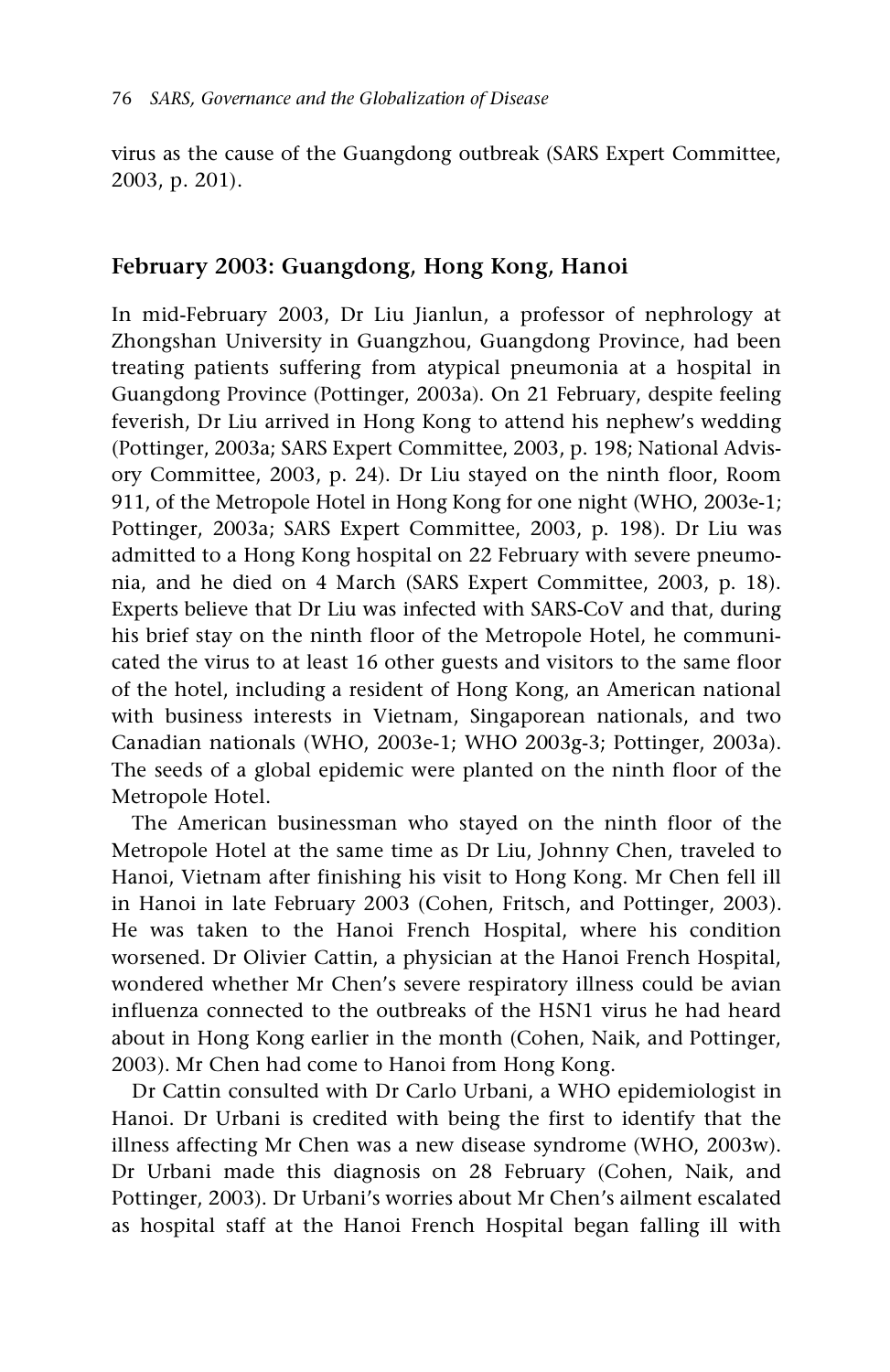symptoms that mirrored the mysterious respiratory condition affecting Mr Chen (WHO, 2003l).

## **March 2003: A world-wide health threat**

Dr Urbani's 28 February diagnosis of an unknown severe respiratory syndrome proved the trigger for a cascade of events that led WHO to take drastic action. As more staff at the Hanoi French Hospital fell ill, Dr Urbani communicated his concerns about Mr Chen's illness and the apparent spread of the syndrome among hospital staff to the Vietnamese government and his WHO colleagues. Difficult and heated talks with Vietnamese government officials on 9 March led to Vietnam agreeing to take the aggressive measures prescribed by Urbani and his WHO colleagues for the situation in Hanoi (Cohen, Naik, and Pottinger, 2003; Nakashima, 2003b). By 10 March, approximately 20 staff at the Hanoi French Hospital had become ill with the same syndrome Dr Urbani diagnosed in Mr Chen (WHO, 2003j). Dr Urbani told Dr Klaus Stöhr, a WHO influenza specialist, that 'we're losing control of the hospital' (Cohen, Naik, and Pottinger, 2003). Dr Urbani's actions helped prime WHO for the events about to break upon the Organization and the world.

Alarm bells at WHO began ringing loudly on 12 March when Hong Kong reported an outbreak of a severe respiratory illness at one of its public hospitals (WHO, 2003j; SARS Expert Committee, 2003, p. 203). Hong Kong's hospital authority had noticed that an unusually high number of medical staff at the Prince of Wales Hospital were not reporting to work because of suffering from a flu-like illness (Cohen, Naik, and Pottinger, 2003). By 12 March, the situation was severe enough for Hong Kong's health director to call WHO (Cohen, Naik, and Pottinger, 2003). WHO faced the possibility that the Guangdong, Hanoi, and Hong Kong outbreaks were connected. If these outbreaks were related, WHO would be facing a severe new respiratory disease that had already demonstrated cross-border mobility.

On 12 March, WHO issued a global alert about cases of atypical pneumonia (WHO, 2003j). The decision proved difficult for many reasons, including the unprecedented nature of the decision. WHO's Mike Ryan remembered: 'We wondered: "Are we mad? Are we going to panic the world?"' (Cohen, Naik, and Pottinger, 2003). In the alert, WHO disclosed the hospital outbreaks in Hanoi and Hong Kong and provided a description of the symptoms the illness appeared to present in patients. WHO recommended that medical staff isolate patients with atypical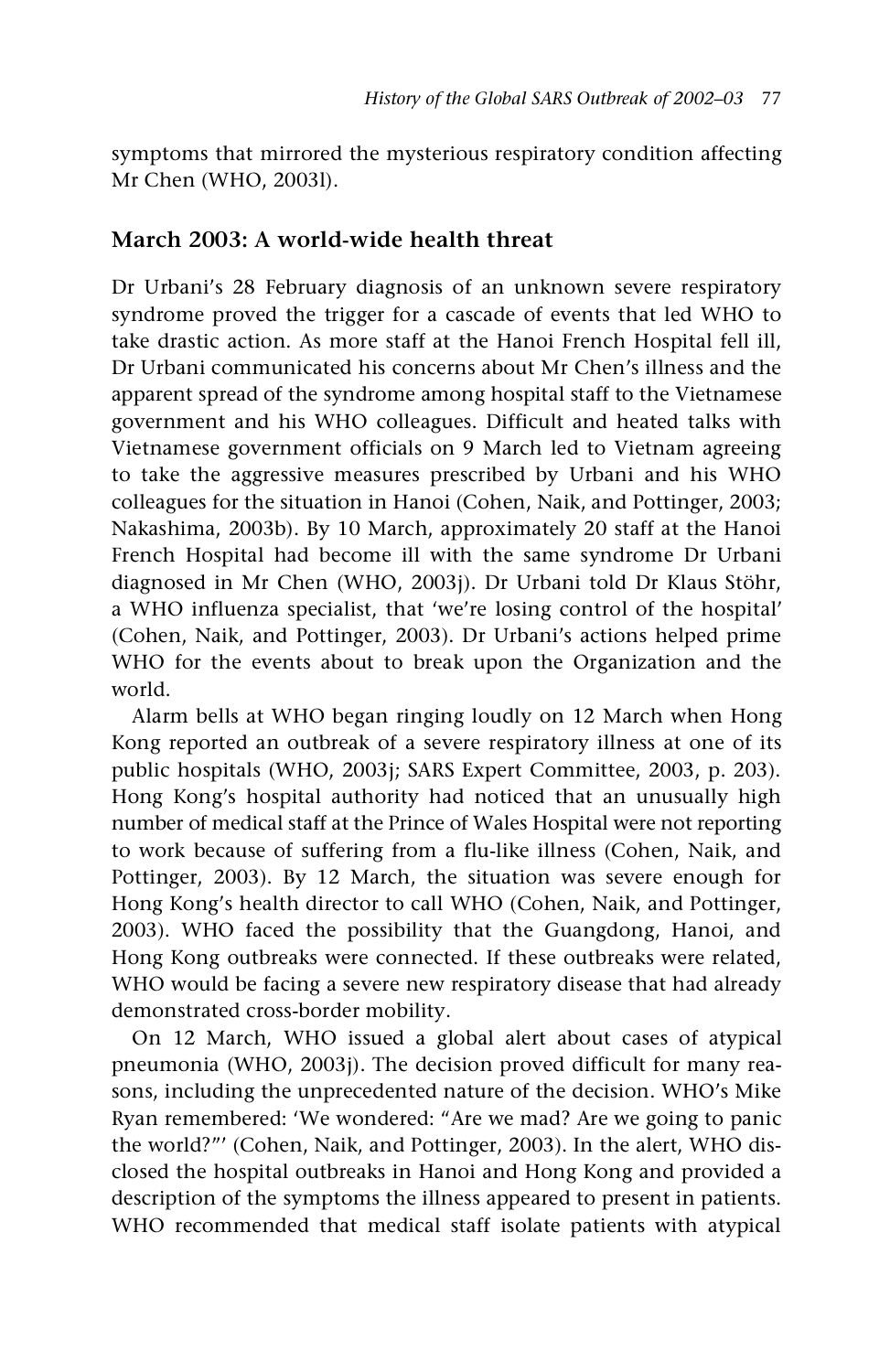pneumonia who may be connected to the Hanoi or Hong Kong outbreaks through barrier nursing techniques. WHO also recommended that any suspect cases be reported to national authorities. The global alert sought to raise the level of epidemiological awareness around the world given the unknown nature and scope of the new severe respiratory syndrome.

The global alert on 12 March was carefully worded to avoid linking the Guangdong, Hanoi, and Hong Kong outbreaks. The alert stated, for example, that 'no link has been found between these [Hong Kong] cases and the outbreak in Hanoi' (WHO, 2003j). The careful wording could not hide WHO's concern that these three outbreaks were related. WHO wanted to express this concern without making statements the epidemiological data could not yet support. The alert began: 'Since mid-February, WHO has been actively working to confirm reports of outbreaks of a severe form of pneumonia in Vietnam, Hong Kong Special Administrative Region (SAR), China, and Guangdong Province in China' (WHO, 2003j).

In the days immediately following the global alert of 12 March, WHO began receiving reports of cases of severe atypical respiratory illnesses from multiple countries. By 15 March, WHO received information on more than 150 new suspected cases of atypical pneumonia for which a cause had not been identified from Canada, China, Hong Kong, Indonesia, the Philippines, Singapore, and Vietnam (WHO, 2003k). Although the reports of such cases to WHO indicated that the 12 March global alert had increased awareness around the world about possible cases of unusual respiratory illnesses, the reports also provided evidence that an international outbreak was underway.

In the early morning hours of 15 March, Singapore urgently notified WHO of a Singaporean physician with symptoms of atypical pneumonia on board a flight from New York to Singapore, with a stopover in Frankfurt, Germany (WHO, 2003b, p. 3). WHO worked with German officials to remove the physician and accompanying family members, who were immediately isolated and given hospital care (WHO, 2003b, p. 3).

Later on 15 March, in light of these developments, and after difficult discussions among its infectious disease experts, WHO issued another global alert, this time in the form of an emergency travel advisory (WHO, 2003k). This decision was riskier politically than the 12 March global alert because it linked the spread of the mysterious syndrome with air travel, making the 15 March alert 'a decision that would have huge implications for world business and tourism' (Cohen, Naik, and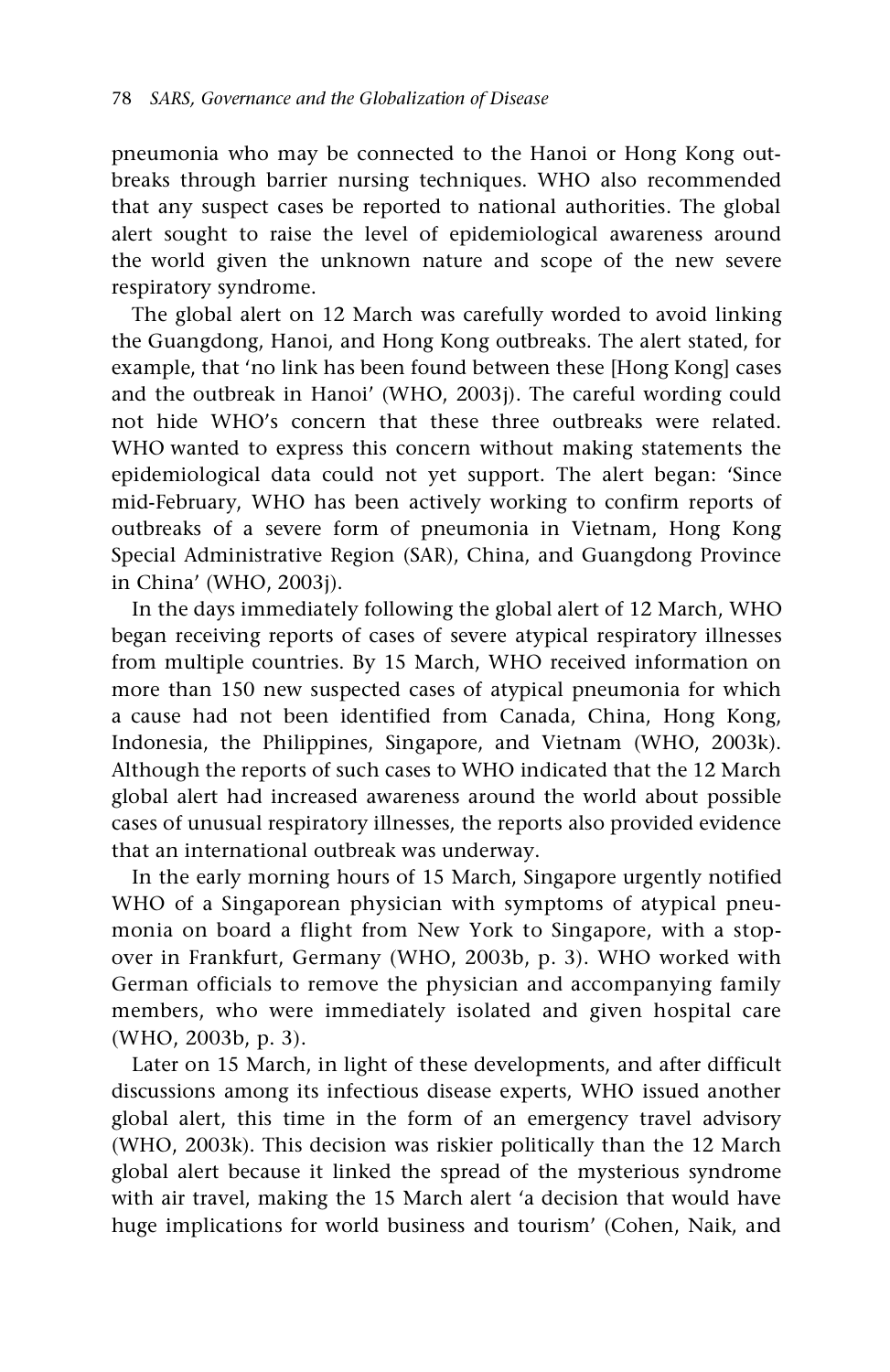Pottinger, 2003). Given the lack of much information about the syndrome and its characteristics, some of WHO's infectious disease experts worried about the impact on WHO if the emergency travel advisory proved a mistake or an over-reaction (Cohen, Naik, and Pottinger, 2003). Eventually, the arguments in favor of issuing the emergency travel advisory carried the day.

By this point, WHO was certain that the new illness was not influenza (Chase *et al*., 2003). In this alert, WHO gave the new illness a name – Severe Acute Respiratory Syndrome, or SARS. WHO Director-General Gro Harlem Brundtland stated in the alert that '[t]his syndrome, SARS[,] is now a worldwide health threat. The world needs to work together to find its cause, cure the sick, and stop its spread' (WHO, 2003k).

The 15 March global alert made no recommendations that people restrict their travel to any destination reporting SARS cases. WHO provided, however, information on the symptoms and signs of SARS to assist travelers, airlines, physicians, and governments. The global alert described the removal and subsequent isolation of the Singaporean physician and family members on the flight from New York to Frankfurt. Although air travel was clearly playing a role in spreading SARS, WHO's emergency guidance to travelers and airlines did not expressly address the possibility that SARS may be transmitted during flights. The global alert repeated WHO's recommendations that patients with suspected cases of SARS be isolated with barrier infection-control techniques and treated clinically as indicated and that all suspect cases be reported to national health authorities.

WHO now had the task of leading and coordinating the investigation and containment of an international epidemic of a new respiratory syndrome. A central function of WHO's responsibility for this task was acting as a clearing-house for surveillance data on SARS and for information on the best public health and clinical approaches to containing the syndrome and treating those afflicted. On 16 March, WHO (2003l) issued the first of many updates on the multi-country outbreak of SARS, as the Organization quickly took the lead on SARS surveillance and response efforts.

The 16 March update reported what WHO had learned about the epidemiology of SARS. The causative agent was not known, and the syndrome appeared to be transmissible from person-to-person through aerosol and/or droplet means as well as through bodily fluids. WHO reported that the majority of SARS cases to date had occurred in individuals who had very close contact with persons already infected with SARS, such as health care personnel and family members. Over 90 per cent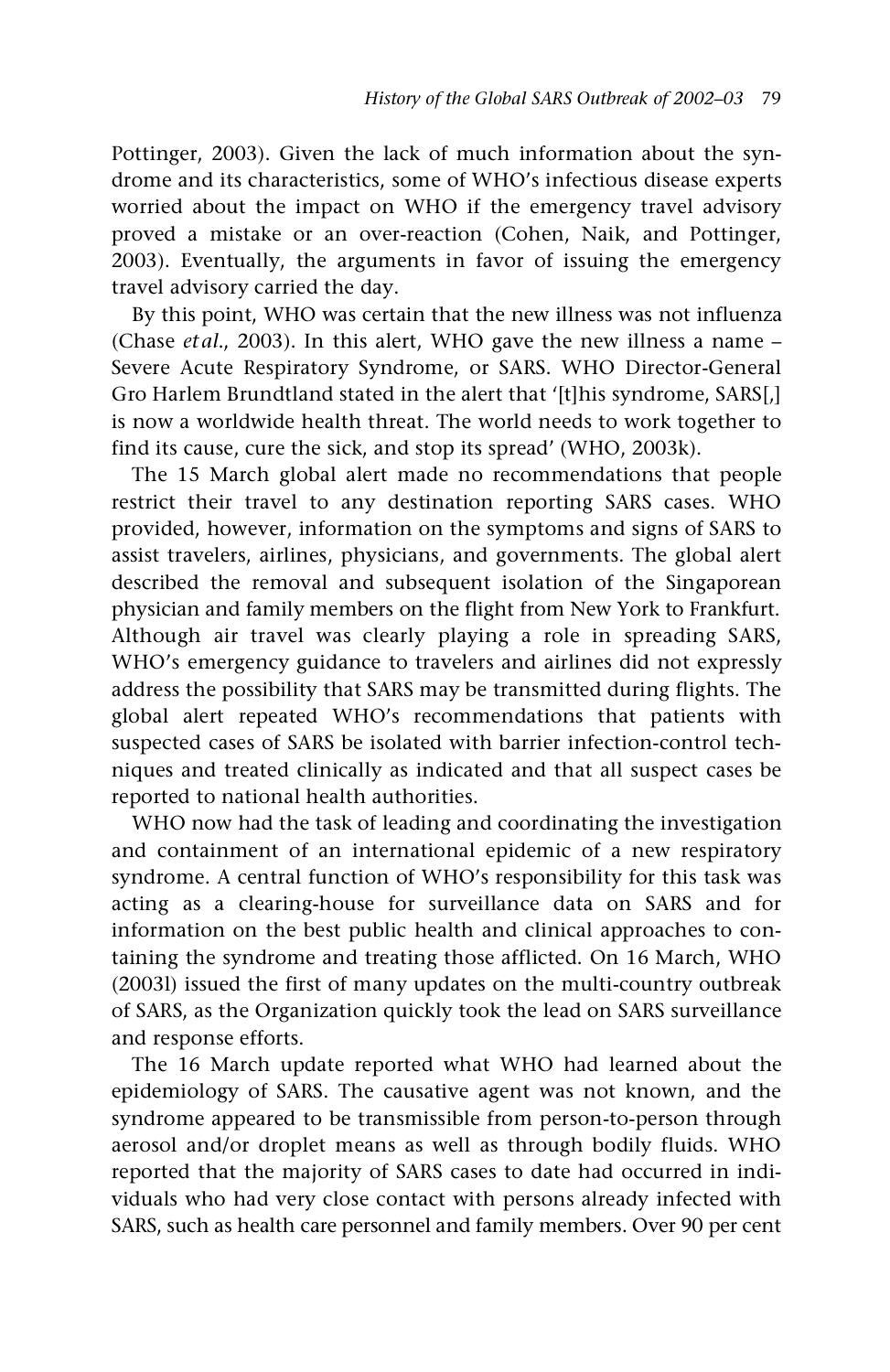of SARS cases had occurred in health care workers. The 16 March update provided those handling SARS cases with more technical guidance for this task. It contained Internet jump links to two documents: (1) Hospital Infection Control Guidance for Severe Acute Respiratory Syndrome (SARS); and (2) Management of Severe Acute Respiratory Syndrome (SARS). WHO would continue to revise this technical guidance as the epidemiology of SARS became better understood.

The 16 March update also contained information about the status of the SARS outbreak in the countries believed affected. Table 5.1 summarizes this initial data. From this date forward, WHO posted on its website a daily summary of reported cases of SARS.

Conspicuously missing from the list of countries reporting suspected cases of SARS was China. As noted earlier, suspicions about the possible link between the Guangdong outbreak of November 2002–February 2003 and the various outbreaks now categorized as SARS had been strong. In connection to China, the 16 March update tersely stated: 'An epidemic of atypical pneumonia had previously been reported by the Chinese government starting in November 2002 in Guangdong Province. This epidemic is reported to be under control' (WHO, 2003l).

On 17 March, WHO (2003m) reported that China had issued a report summarizing 'an outbreak of what may be the same or a related disease that began in Guangdong Province in November and peaked in mid-February.' This summary report did not, apparently, provide any updated information because it only included data on the diagnosis and management of the 300 cases reported by China in February. WHO also reported on 17 March that China had requested help from an

| Country         | Suspected cases | <b>Deaths</b> |
|-----------------|-----------------|---------------|
| Vietnam (Hanoi) | 43              | 2             |
| Hong Kong       | 100             |               |
| Singapore       | 16              | 0             |
| Thailand        | 1               | $\theta$      |
| Canada          | 7               | 2             |
| Philippines     | $1*$            | 0             |
| Indonesia       | $1*$            | 0             |
| Germany         | $1*$            |               |

*Table 5.1* SARS outbreak data as of 15 March 2003

*Note*: \*Unconfirmed case *Source*: WHO 2003l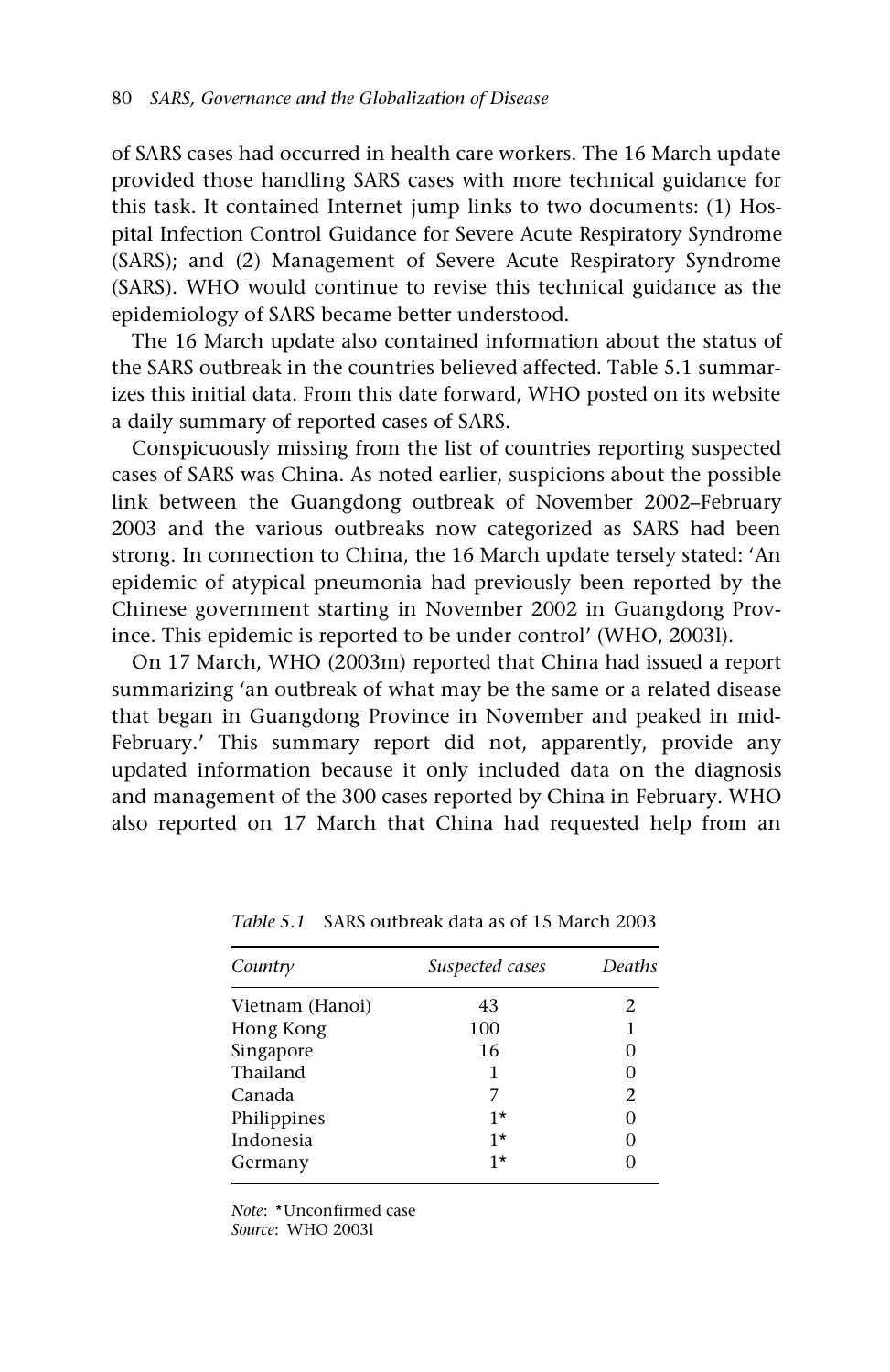international team and that WHO was assembling the requested assistance (WHO, 2003m; Carrns *et al*., 2003).

With health authorities around the world alerted to the SARS threat, and with reporting of cases from around the world happening, for the most part, openly and rapidly, WHO moved to ramp up the scientific and epidemiological investigation of SARS. Through its Global Network, WHO began on 17 March to coordinate a global scientific effort involving eleven laboratories in 10 countries to identify the pathogen causing SARS (WHO, 2003m; Stein, 2003a). This unprecedented scientific collaboration sought to locate the causative agent for SARS and filter that basic scientific research into the development of diagnostic technologies for SARS.

This global scientific effort produced preliminary findings, which WHO released on 18 March, that suggested that the causative agent behind SARS was a virus from the paramyxoviridae family (WHO, 2003n; Stein, 2003b). Viruses in this family are often associated with respiratory infections and include the mumps and measles viruses. The paramyxoviridae family also includes the Nipah virus, which emerged in Malaysia in 1998 causing 265 deaths (WHO, 2003o). The Nipah virus did not, however, establish human-to-human transmission (WHO, 2003o). The causative agent of SARS had established such transmission between persons with the syndrome and those in very close contact with them, such as health care personnel and family members. Whatever was causing SARS was, thus, more dangerous to global public health than the Nipah virus but not yet exhibiting the more potent human-to-human transmissibility of viruses such as influenza or smallpox. WHO stressed, however, that preliminary scientific findings suggesting a paramyxovirus did not represent definitive success in locating the SARS pathogen (WHO, 2003o).

WHO continued building global networks to help with the response to SARS. To its Global Network for surveillance and response and its global SARS laboratory network, WHO instituted an unprecedented global network of clinicians to share information and experiences on the diagnosis and treatment of SARS (WHO, 2003p). WHO (2003p) reported on 20 March that the 'network brings together, via two daily teleconferences, clinicians in the most heavily affected Asian countries and in Europe and North America.' These global 'electronic grand rounds' (Stein, 2003c) were designed to disseminate globally and rapidly best practices on SARS diagnosis and treatment as an integral element of the overall effort to contain the spread of SARS and the suffering it inflicted on the infected (WHO, 2003p). The WHO official in charge of the effort, Mark Salter, told the *Washington Post* that '[t]he WHO has never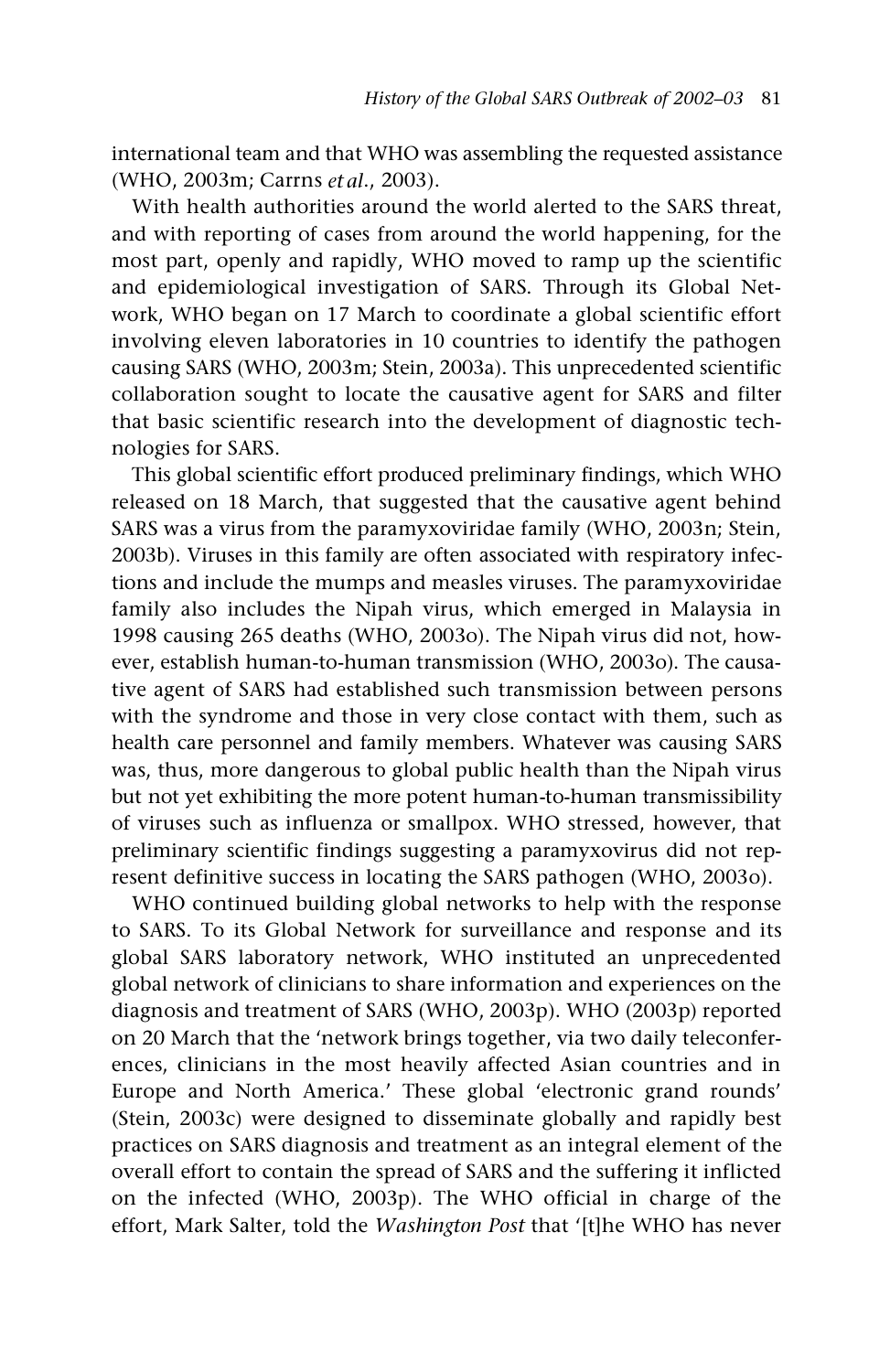brought together this many clinicians with such rapidity. It's groundbreaking' (Stein, 2003c).

Efforts to trace the origins of the multi-country outbreak were also bearing some fruit. On 20 March, WHO (2003p) reported the release of Hong Kong's investigation of the 'index' case of the SARS outbreak in Hong Kong. Hong Kong's index case was an acquaintance of Dr Liu Jianlun, the professor-physician from Guangdong Province, who met with Dr Liu in the Metropole Hotel during Dr Liu's February stay in Hong Kong (WHO, 2003p). Johnny Chen, the American businessman who contracted SARS while at the Metropole and who sparked the outbreak in Hanoi, also was the source for the outbreak in Hong Kong's Princess Margaret Hospital, to which Mr Chen had transferred from Hanoi (WHO, 2003e-1).

In addition, the Hong Kong epidemiologists found the source of SARS infection in other people – three from Singapore and two from Canada – connected to the Metropole Hotel and Dr Liu (WHO, 2003p). Singapore's initial report of SARS cases on 13 March involved the three persons who returned to Singapore after visiting Hong Kong and staying at the Metropole Hotel (WHO, 2003l). Canada's initial cluster of cases was traced back to the two Canadians who stayed at the Metropole Hotel in Hong Kong (WHO, 2003p). All were individuals who either stayed on, or visited, the ninth floor of the Metropole Hotel between 12 February and 2 March (WHO, 2003p).

These investigations began to give the multi-country outbreaks of SARS an epidemiological profile that pointed directly at Guangdong Province in China. The index cases for the SARS outbreaks in Hong Kong, Vietnam, Canada, and Singapore all traced back to a Chinese medical professional from Guangdong Province who traveled to Hong Kong with a fever after treating patients suffering from serious atypical pneumonia. The suspected connection between the Guangdong outbreak and the SARS epidemic now began to solidify.

As WHO (2003q) stated on 21 March, '[t]he outbreak in southern China is linked geographically and by timing to the current outbreak of Severe Acute Respiratory Syndrome (SARS) which first surfaced in Asia in mid-February and caused its first known death on 13 March.' Said WHO's Meirion Evans on 27 March about the link between the Guangdong and SARS outbreaks: 'Everything we've seen so far indicates it's the same disease' (Wonacott, Borsuk, and Cohen, 2003).

The importance of China to the global efforts on SARS increased. A WHO team left for China after 21 March to assist Chinese authorities with their investigation of the Guangdong outbreak (WHO, 2003q).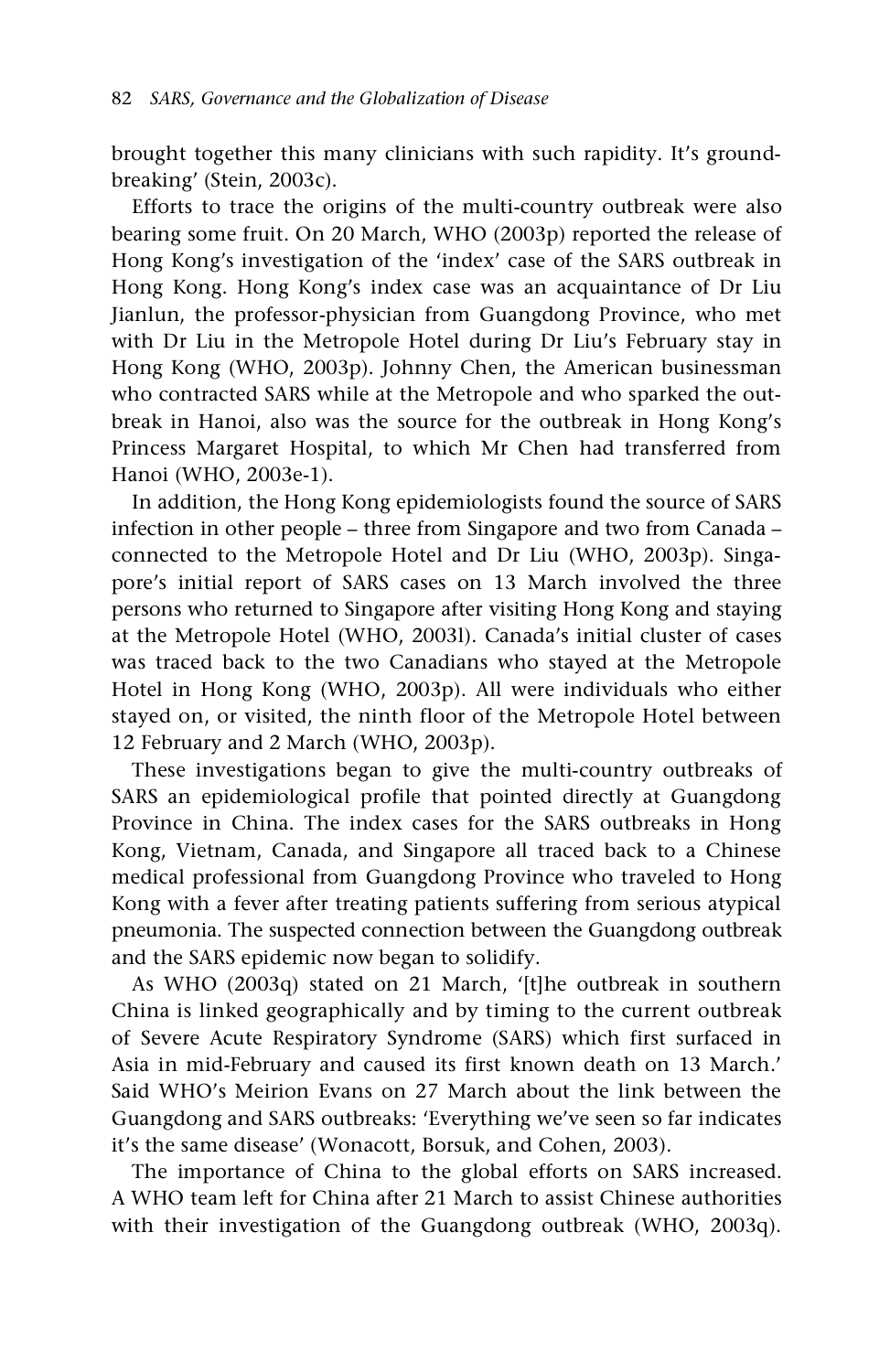That same day, the *Washington Post* reported statements from Chinese doctors challenging the government's claims that the outbreak of atypical pneumonia had been contained in Guangdong Province (Pomfret and Goodman, 2003). The initial meetings between the WHO team and Chinese health officials on 24 March did not go well (Cohen, Naik, and Pottinger, 2003). On 25 March, the *Washington Post* reported that WHO officials in Beijing were indicating that information they had been given was insufficient and were pressing Chinese officials for more information (Pomfret, 2003a).

WHO's global laboratory network continued to function productively, achieving isolation of the virus causing SARS and making progress on the development of diagnostic technologies (WHO, 2003r). Although scientists had not yet agreed what kind of virus they had isolated, WHO officials working on the epidemic were heartened by the nature and speed of the global scientific collaboration. The pace of the scientific effort revealed not only how far microbiology had come since HIV emerged in the early 1980s but also the spirit of global collaboration exhibited in the effort (Chase *et al*., 2003). James Hughes, director of the CDC's National Center for Infectious Diseases, noted that the global collaboration of the scientific laboratories was 'historic. The laboratories around the world – which at other times might be competing with each other to be first to sort this out – are sharing all their information on a daily basis as it's developing, and that's why we're able to make as rapid progress as we have made' (Chase *et al*., 2003).

Further progress was made as the global scientific network rapidly zeroed in on the identity of the culprit virus. On 26 March, WHO (2003t) indicated that researchers were increasingly focusing on the coronavirus family. The next day, WHO (2003u) reported that data produced by the global scientific network pointed to a coronavirus as the causative pathogen for SARS (SARS-CoV). WHO epidemiologist Klaus Stöhr described SARS-CoV as 'unlike any known human or animal member of the virus family' (WHO, 2003u).

As March began to draw to a close, the global response to SARS appeared to be off to a good start. The *Washington Post* opined that '[t]he international response has been better than many expected, reflecting a number of positive changes within the World Health Organization over the past decade' (*Washington Post*, 2003a). WHO had taken rapid and unprecedented actions that had produced encouraging results in terms of surveillance, response, epidemiological findings, and basic scientific research. Former CDC Director Jeffrey Koplan complimented WHO by observing 'here's a group that acted forcefully and quickly'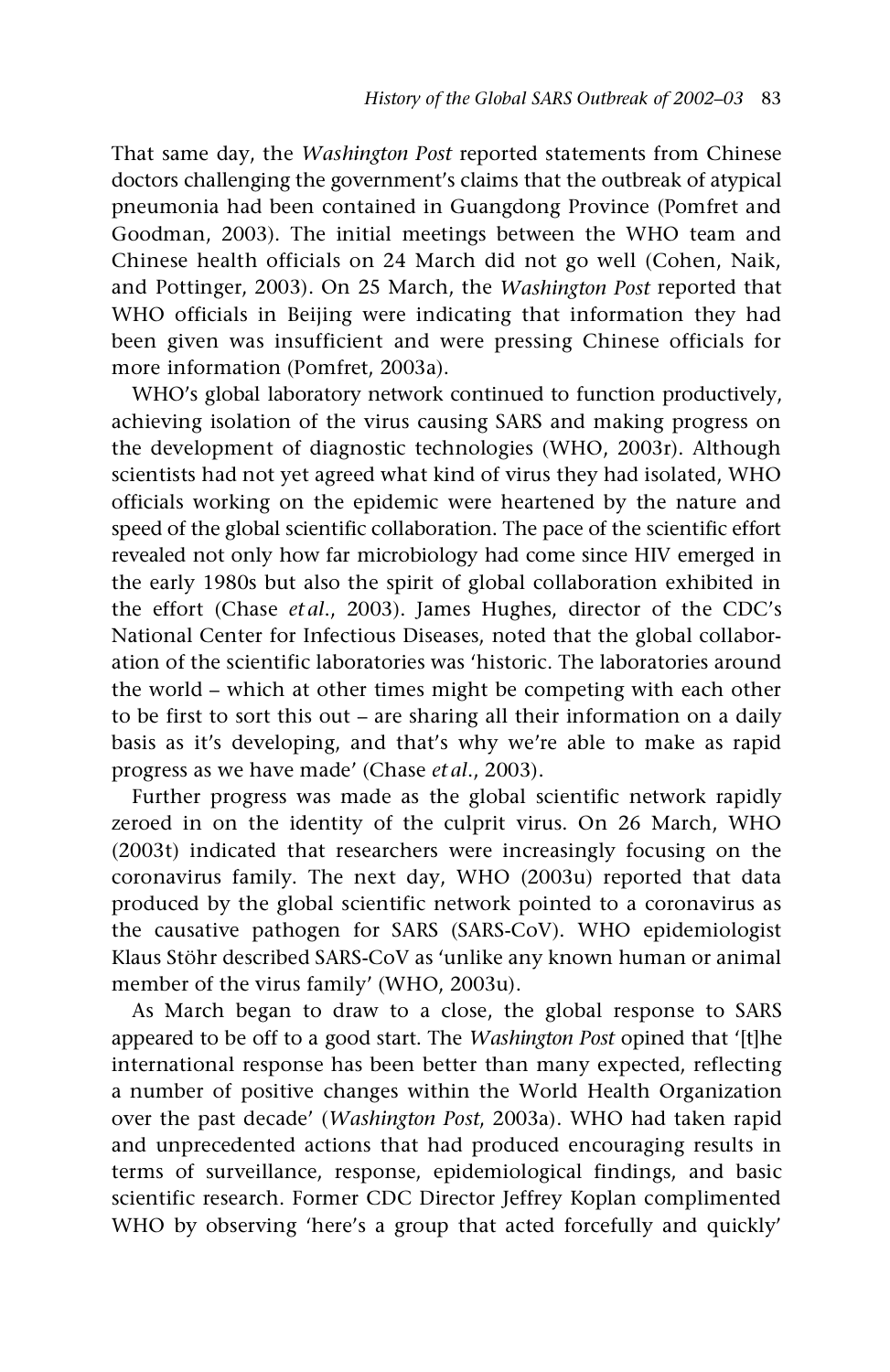(Cohen, Naik, and Pottinger, 2003). Further, compared to the highly efficient person-to-person transmissibility of influenza, the SARS outbreak was, according to WHO, 'not rampaging' (Pottinger and Buckman, 2003). All was not well, however, in the global campaign against SARS. At least three problems confronted the effort.

First, SARS outbreaks continued to grow in virtually all the countries in which SARS-CoV had established a foothold and a chain of humanto-human transmission. Thus, the outbreaks in Hong Kong, Singapore, and Canada grew larger as March progressed. Only Vietnam appeared to have contained its SARS problem during March. On 29 March, WHO (2003w) reported that '[t]he number of cases in Vietnam remained at 58 for the sixth day in a row, indicating that the outbreak in Hanoi is well-controlled.'

The continued growth of the epidemics in Hong Kong, Singapore, and Canada meant that public health authorities had not yet been successful at breaking the chain of human-to-human transmission. Although epidemiological data still indicated that very close contact with a person with SARS was required for transmission, some developments suggested that transmission outside health care facilities may become a problem. Fear of SARS transmission on aircraft grew during March, fueled by reports that people had contracted SARS while passengers on aircraft (Pottinger, 2003b; Stein and Brown, 2003). WHO (2003s) addressed these concerns on 25 March, when it reported information from Hong Kong about passengers on a Beijing tour who had developed atypical pneumonia. WHO (2003s) commented that, '[a]s "close" contact is possible during a flight, in passengers sitting close to an infected person, such transmission cannot be ruled out. The evidence to date indicates that in-flight transmission is very unusual.'

A second transmission scare happened in Hong Kong at the end of March when Hong Kong authorities issued unprecedented isolation orders against residents of the Amoy Gardens apartment building (Pomfret and Weiss, 2003). The isolation orders sought to break a chain of SARS transmission in Amoy Gardens, a transmission pattern in the community different from the dominant health care transmission setting. Eventually the Amoy Gardens outbreak affected 329 residents with 42 deaths (SARS Expert Committee, 2003, p. 40). Both this episode and the concerns about SARS transmission on aircraft suggested that more work on SARS' epidemiology was needed, despite the progress that had been rapidly made. Neither of these developments persuaded WHO, however, to change its position that travel to, and travel from, SARS-affected areas was not dangerous.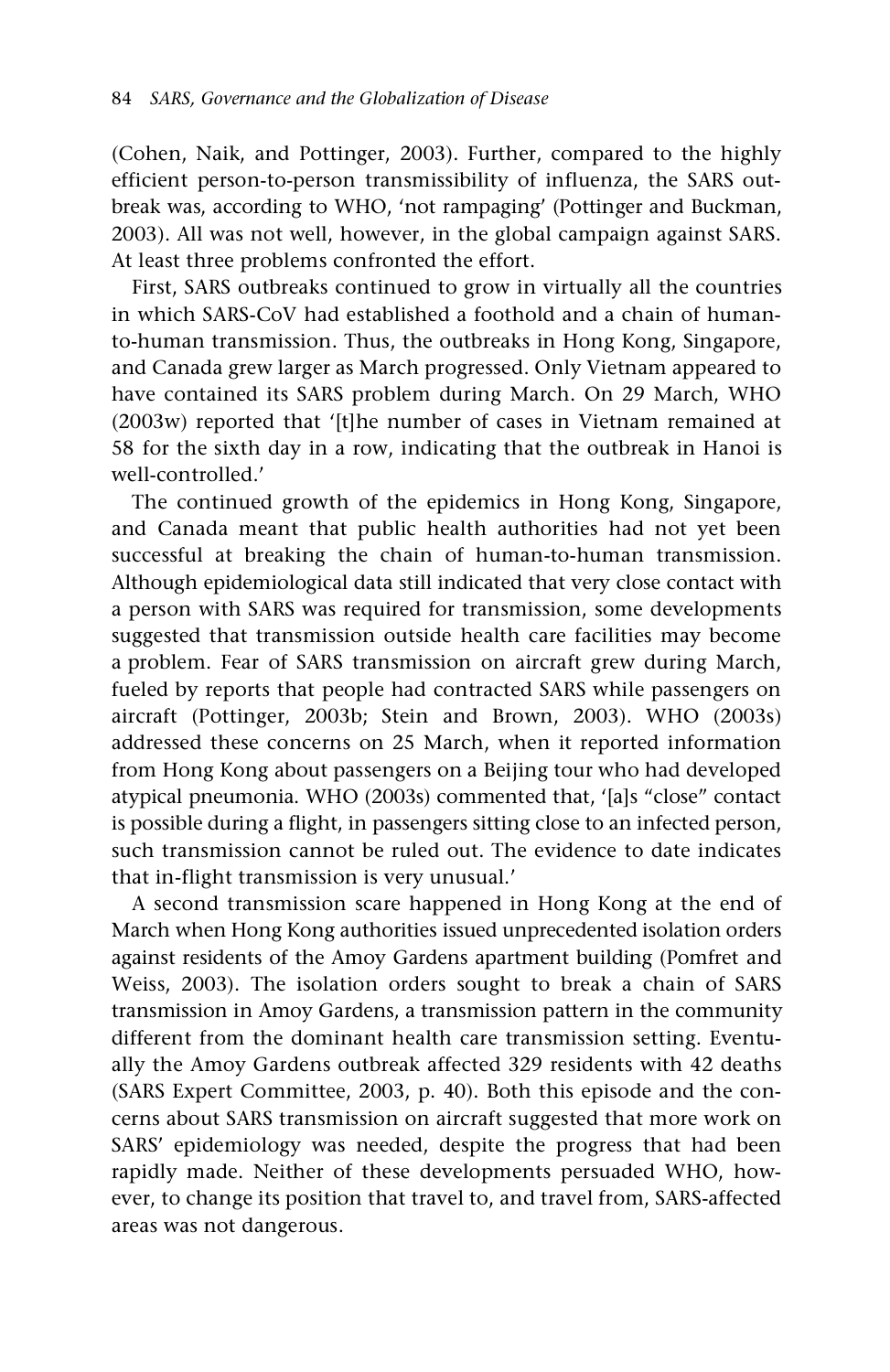The second problem confronting the global effort against SARS at the end of March was the syndrome's continued international spread. By the end of March, WHO was receiving reports of SARS cases from 13 countries (WHO, 2003x). Although WHO's global alerts and recommendations helped most countries prevent onward transmission of imported SARS cases, WHO remained concerned about international travel as a means of spreading SARS. Of significant concern for WHO was the prospect of SARS importation into developing countries that did not have very strong public health systems. On 20 March, WHO (2003p) noted that '[u]p to now, all imported cases have occurred in countries well-equipped and well-prepared to institute WHO-recommended precautions, including isolation and barrier nursing practices, for preventing spread to others, whether healthcare workers or family members.' This circumstance positively affected the SARS response to date. But even these well-equipped and wellprepared countries were struggling to contain SARS transmission. WHO was concerned about the potential impact on global SARS efforts if human-to-human transmission of SARS got underway in poor, less well-prepared nations.

Evidence of WHO's growing concerns about SARS spreading through international travel came on 27 March, when WHO issued new recommendations to prevent travel-related spread of SARS (Pomfret, 2003c). WHO (2003u) recommended that authorities in areas experiencing human-to-human transmission of SARS institute the screening of air passengers departing the affected areas in flights to other countries. As of 27 March, these recommendations affected only four countries – Hong Kong, Singapore, Vietnam, and Canada; but WHO's issuance of the recommendations demonstrated WHO's growing concern about international travel spreading SARS from countries that had not yet broken the chain of human-to-human transmission.

The third major problem for the WHO-led global SARS effort was China. Although the epidemiological link between the Guangdong outbreak and the SARS outbreak was strong, China did not provide WHO with updated data on the Guangdong outbreak between its initial report on 10 February and 25 March. On 26 March, China reported to WHO new figures in the November–February outbreak in Guangdong Province – 792 cases and 31 deaths from an atypical pneumonia (WHO, 2003o; Pomfret, 2003b). The WHO team invited to help the Chinese government concluded that the atypical pneumonia cases reported were cases of SARS, but Chinese officials 'seemed wedded to the notion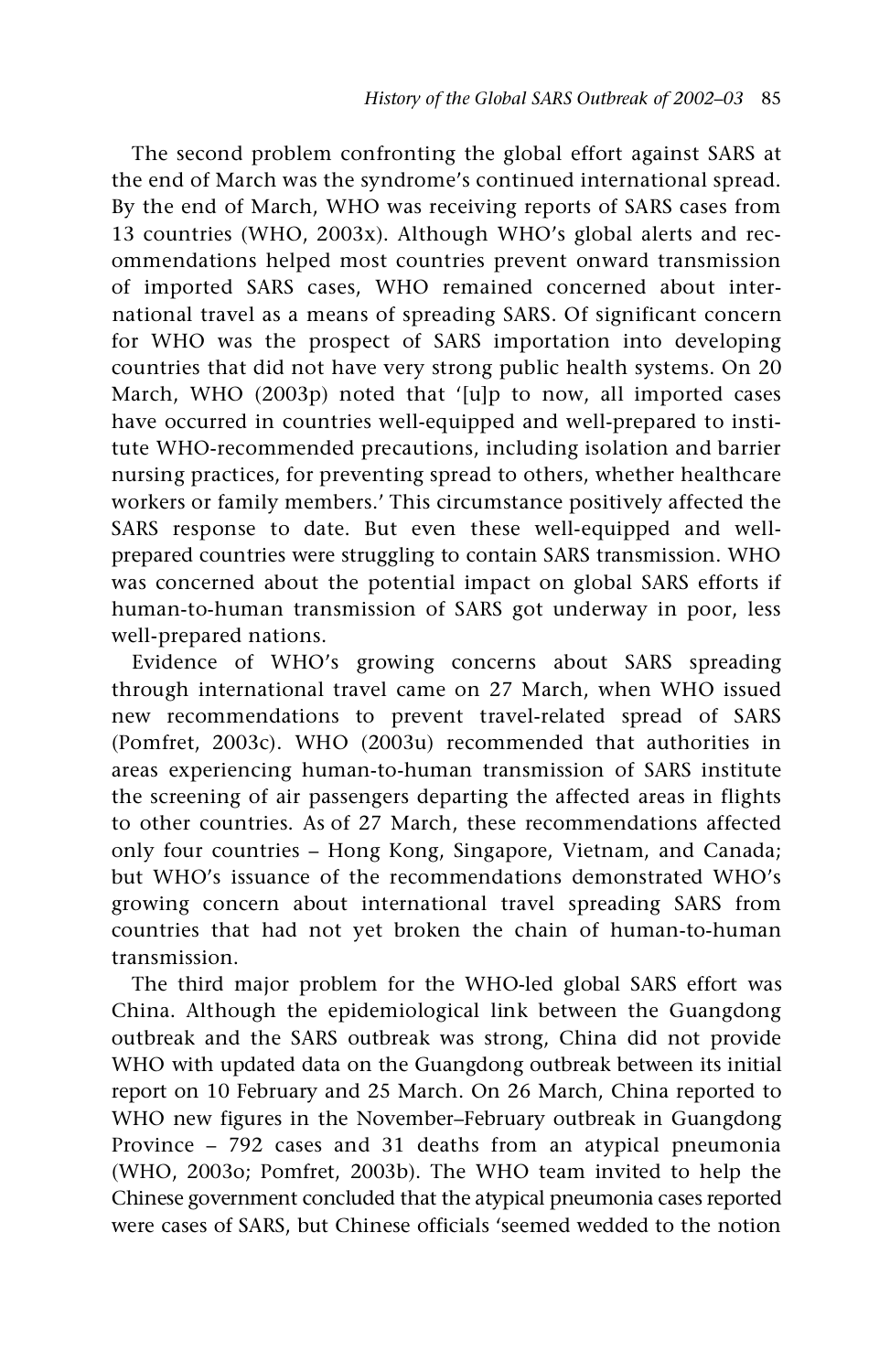that the outbreak was caused by a rare respiratory strain of Chlamydia bacteria' (Cohen, Naik, and Pottinger, 2003). The new Chinese data only covered a period from 16 November 2002 until 28 February 2003. At this point, it was the end of March; and WHO had no data from China for nearly a month, a month in which SARS had become a world-wide health threat.

With the Guangdong outbreak now definitely identified as SARS, China became the country with the largest number of reported cases. The initial task was to update Chinese data for March and get China to improve its surveillance and reporting for SARS. WHO needed to know whether, as China claimed, the Guangdong outbreak had been controlled and was over, or whether Guangdong Province and perhaps other areas of China were 'hot zones' for SARS.

As March wound down, some signs of improved Chinese cooperation appeared. China notified WHO of SARS cases outside Guangdong Province as of 26 March: ten cases and three deaths in Beijing and four cases with no deaths in Shanxi (WHO, 2003u). China pledged to improve its reporting system (WHO, 2003t), contribute to the global scientific effort to identify the causative agent of SARS (WHO, 2003t), participate in the global network on SARS diagnosis and treatment (WHO, 2003v), provide WHO access to Chinese medical records on SARS cases (WHO, 2003v), enhance surveillance in Beijing, gear up laboratory capability, set up a public hotline, and to continue contact tracing (WHO, 2003x). These steps were victories for WHO, 'which has walked a fine line between trying to pressure China for more information and encouraging cooperation' (Pomfret, 2003d).

Ominously, however, the request of the WHO team in Beijing to travel to Guangdong Province to investigate the outbreak there had not been approved by the end of March. WHO officials told the Chinese that '[i]f SARS is not under control in China, there would be little chance of controlling the global threat of the disease' (Cohen, Naik, and Pottinger, 2003). WHO (2003x) diplomatically noted in the final SARS update of March 2003 that '[d]iscussions concerning a visit by the [WHO] expert team to Guangdong Province are continuing with the Ministry of Health.'

On 29 March, Dr Carlo Urbani, the WHO epidemiologist in Hanoi who first identified SARS and helped alert WHO of this new threat, died from his SARS infection (Stein, 2003f). His death was a particularly painful reminder to those still fighting SARS that, by the end of March, the global effort had reached not the beginning of the end of the struggle, but only the end of the beginning.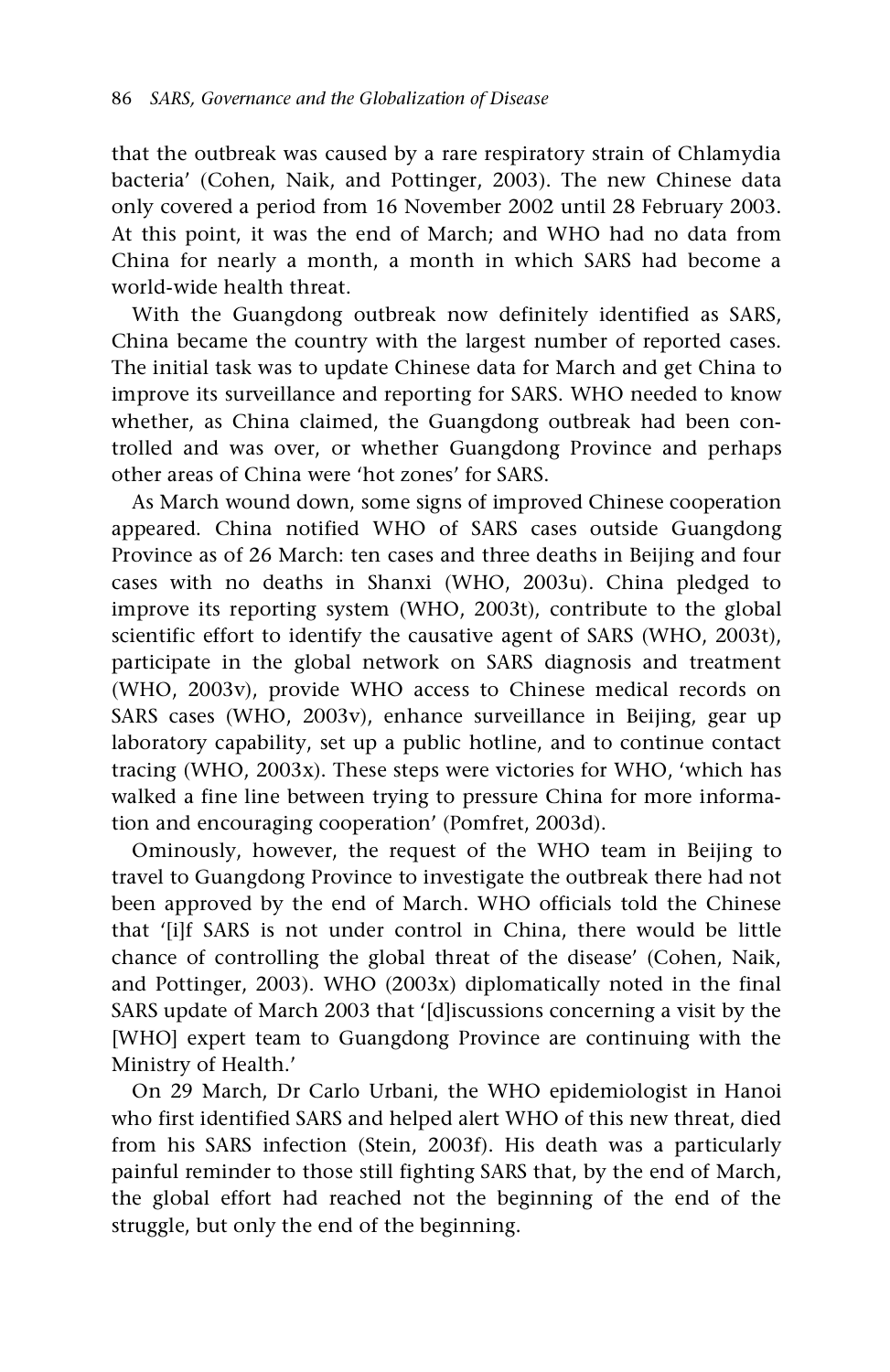#### **April 2003: The crisis deepens**

On 1 April 2003, WHO (2003y) reported that it had received notifications of 1804 cases of SARS with 62 deaths from 15 countries. On the last day of April 2003, the numbers had risen to 5663 cases with 372 deaths reported from 26 countries (WHO, 2003t-1). For the global SARS campaign, April was the cruelest month. But, it was also the campaign's finest hour.

The deepening of the SARS crisis in April can be attributed to three factors: (1) problems created by continuing questions about the epidemiology of SARS and its causative agent; (2) the threat posed to international travel by SARS 'hot zones'; and (3) the behavior of the country at the epicenter of the global outbreak, China. Led by WHO, the global effort against SARS had to confront each of these major problems during April; and, in two of these cases, WHO faced decisions unprecedented in its history of fighting infectious diseases.

In terms of the epidemiology of SARS, April 2003 witnessed the definitive scientific demonstration that the new coronavirus identified in March was indeed the causative agent of SARS. On 16 April, WHO (2003k-1) announced that its global network of collaborating laboratories had finished putting the identified coronavirus through the tests known as 'Koch's postulates,' which epidemiologists believe provide the definitive tests for whether a microbial agent causes disease. The final steps – introducing the coronavirus into animal hosts, which subsequently develop the disease – confirmed scientifically what experts had begun to suspect when the global laboratory network first identified the new coronavirus. WHO was excited about these developments and noted that the 'astounding pace' of scientific research on SARS-CoV strengthens the global effort against the syndrome by providing key information and tools scientists could use in creating technologies for SARS prevention and control (WHO, 2003k-1).

Despite the accomplishment of identifying the new coronavirus and confirming it as the causative agent of SARS, the global SARS effort confronted difficult epidemiological challenges that indicated that much of how SARS-CoV caused illness in humans and spread in populations was not clear. Although the lack of such knowledge was hardly surprising given how recently the outbreak began, the questions meant that WHO and others battling the spread of SARS often did not have answers for pressing questions.

A key quest, undertaken by the global network of scientific laboratories, was to develop diagnostic technologies that would allow public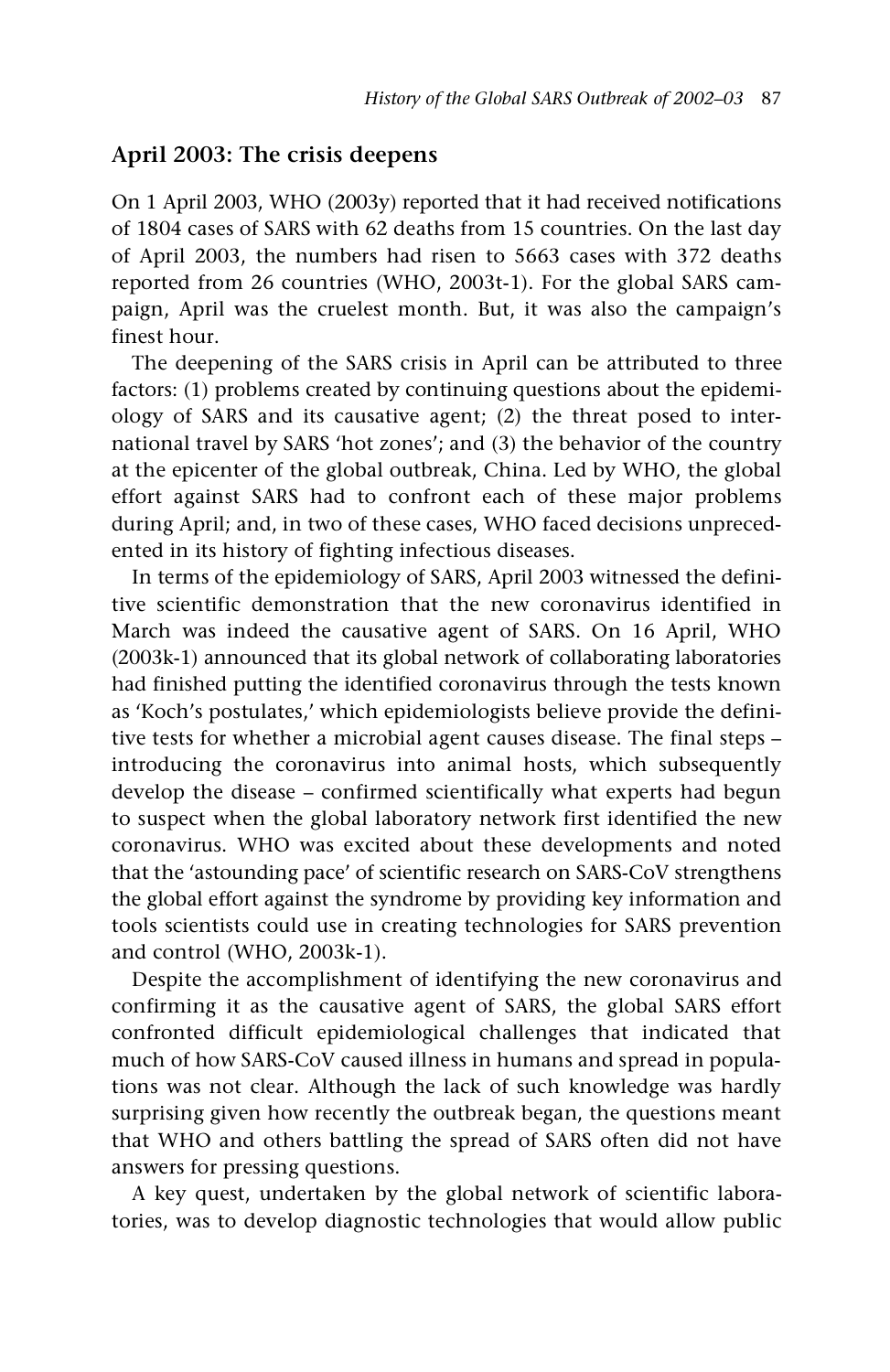health officials and health care workers to identify with more precision people infected with SARS-CoV. More precise diagnostics would allow more discriminating and effective public health and health care responses. As WHO (2003l-1) argued, '[w]ithout a more reliable diagnostic tool, hospital staff confronted with a suspect SARS case have no option other than to isolate patients and manage them according to strict infection control practices as precautionary measures. Such measures are stressful for patients and place a considerable stain on health services.' But, as WHO (2003g-1) noted on 11 April, '[t]he development of a diagnostic test has proved more problematic than hoped.' Each of the three tests developed, to that point, had significant shortcomings.

The ELISA test provided reliable results but only after the onset of clinical symptoms of SARS, meaning that the test could not be used to detect cases at an earlier stage before infected persons had a chance to spread the virus (WHO, 2003g-1). The immunofluorescence assay (IFA) test gave results earlier in a SARS infection but was a slow test requiring the growth of SARS-CoV in cell culture (WHO, 2003g-1). The PCR molecular test proved useful for even earlier stages of a SARS infection but unfortunately produced many false-negatives, making it unreliable as a diagnostic tool (WHO, 2003g-1). In the absence of good diagnostic technologies, diagnosis of SARS remained focused on clinical symptoms, history of the infected (especially recent travel history), and chest X-rays (WHO, 2003g-1). At the end of April 2003, WHO (2003q-1) strongly advised national authorities 'to continue to base decisions concerning what constitutes a suspect and a probable case of SARS on the present clinical and epidemiological case definition, and not to rely on the results of diagnostic tests.'

A second set of epidemiological questions that plagued the global SARS effort in April 2003 revolved around the transmission of SARS-CoV. Although WHO knew that intimate contact with SARS patients was a primary means of transmission of the disease, WHO was concerned that, in some areas, such as Hong Kong and Canada, SARS continued to spread both within health care settings and in the community despite the use of strict patient isolation and infection-control techniques (WHO, 2003g-1). In connection with Hong Kong, the SARS outbreak at the Amoy Gardens apartment complex demonstrated that spread of SARS-CoV in the community from an environmental source could efficiently occur (WHO, 2003n-1). Further, data indicated that infections connected to the Amoy Gardens outbreak were more serious than non-Amoy infections, raising questions of whether the Amoy Gardens cases 'represent infection with high virus loads, as might occur following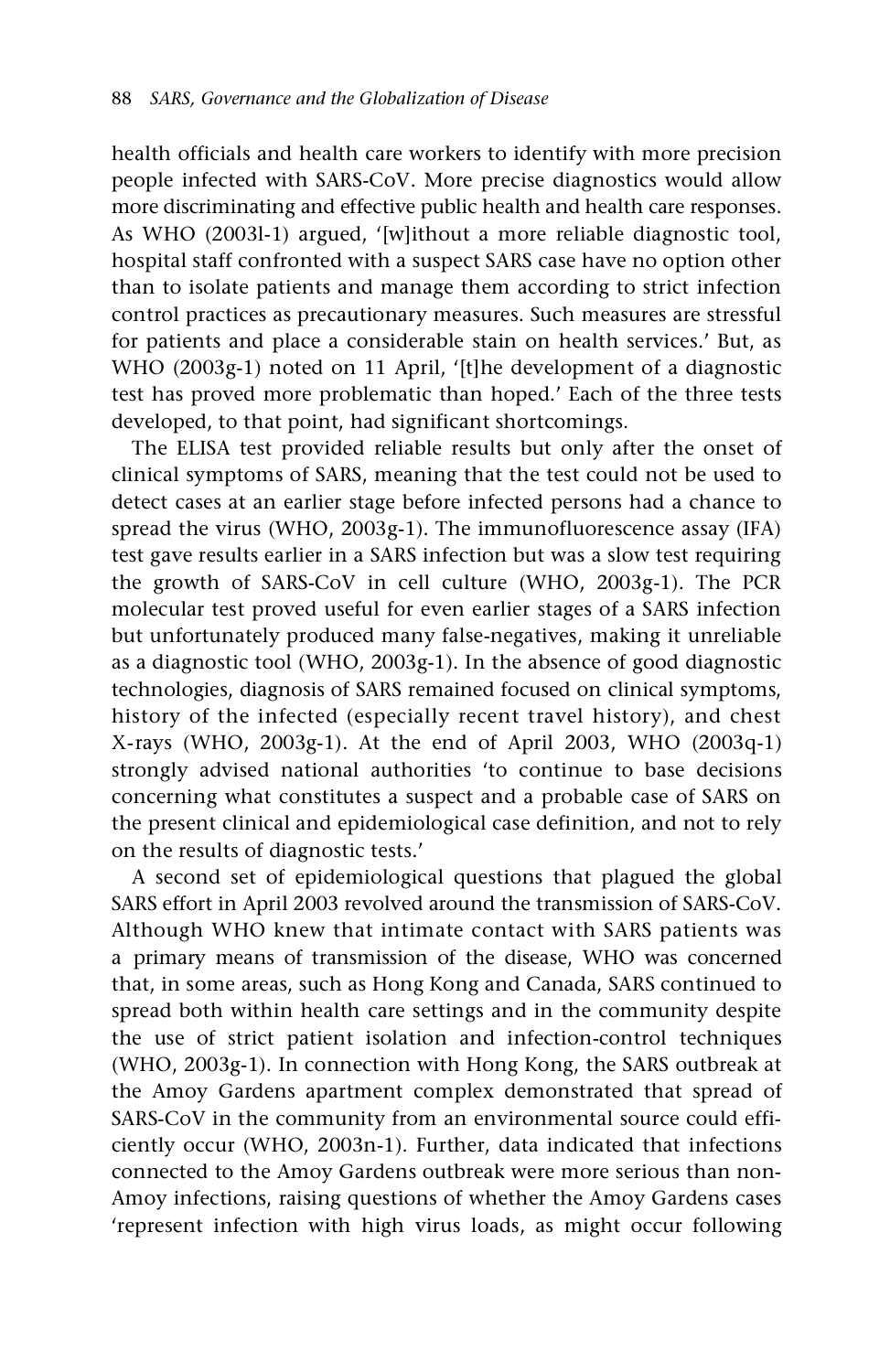exposure to a concentrated environmental source, or whether the virus may have mutated into a more virulent form' (WHO, 2003n-1).

In connection with Canada, WHO (2003n-1) expressed concern about suspect and probable SARS cases related to a charismatic religious group, the health care workers who treated them, and close family and social contacts. WHO (2003n-1) noted that this 'outbreak is particularly disturbing because of its potential to move into the wider community.' Questions surrounding this Canadian outbreak connected to speculation that some of the worst situations involving SARS stem from so-called 'super-spreaders.'

WHO (2003f-1) raised the 'super-spreader' concept on 9 April in discussing the outbreak in Singapore. WHO (2003h-1) traced SARS outbreaks at two Singaporean hospitals to a single 'super-spreader'. WHO (2003f-1) defined a super-spreader as 'a source case who has, for as yet unknown reasons, infected a large number of persons.' WHO (2003g-1) noted that '[i]t remains unknown whether such "super-spreaders" are persons secreting an exceptionally high amount of infectious material or whether some other factor, perhaps in the environment, is working to amplify transmission at some key phase of virus shedding.' Cautioning that SARS transmission patterns remain only partly understood, WHO (2003f-1) commented that 'evidence suggests that such "super-spreaders" may have contributed to the evolution of SARS outbreaks around the world.'

Skepticism emerged, however, about the 'super-spreader' concept (Saywell, 2003). The main reasons for the skepticism involved the lack of scientific evidence for the phenomenon and the existence of alternative, more plausible explanations for high infection rates being associated with individual cases. The most plausible alternative was that the 'super-spreader' phenomenon had less to do with a particular individual shedding virus at especially high rates and more to do with the nonapplication or misapplication of infection control techniques at critical times. As WHO (2003j-1) commented on 15 April, 'when SARS was just becoming known as a severe new disease, many patients were thought to be suffering from atypical pneumonia having another cause, and were therefore not treated as special cases requiring special precautions of isolation and infection control . . . . Since infection control measures have been put in place, the number of new cases of SARS arising from a single SARS source case has been significantly reduced.'

The diagnostic and 'super-spreader' problems illustrate that the global campaign against SARS was operating in April 2003 under serious constraints involving a lack of basic information about the epidemiology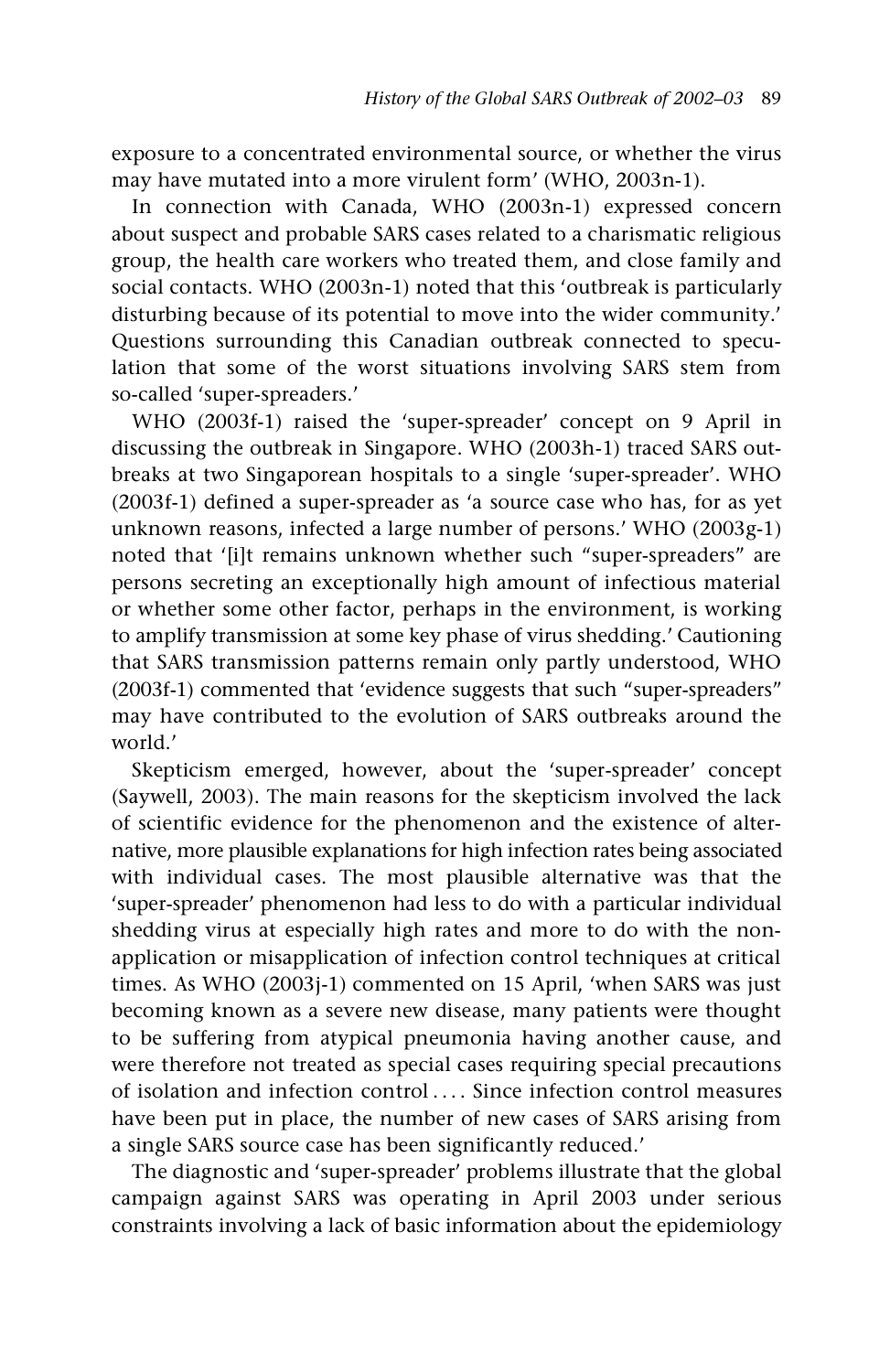of SARS and appropriate technologies to guide more precise and effective interventions. The continued growth of the SARS outbreak, both within most SARS-affected countries and through international travel. exacerbated the difficulties WHO and its collaborating partners faced in getting SARS under control.

The second major factor deepening the SARS crisis in April 2003 concerned the spread of SARS through international travel. At the beginning of April, WHO's Hitoshi Oshitani stated that SARS was 'the most significant outbreak that has been spread through air travel in history' (Pomfret, 2003e). Until the beginning of April 2003, WHO had not recommended that travelers postpone travel to SARS-affected areas, maintaining that outbreaks were confined to specific settings, such as health care facilities, and were not threats to public health in the community. As SARS continued to spread within SARS 'hot zones,' such as Hong Kong and Guangdong Province, WHO became more and more concerned about travelers visiting these destinations, contracting SARS, and spreading it to their countries of origin upon their return home. WHO's worries on this issue became so severe that it took actions unprecedented in the history of the Organization.

At the end of March 2003, as mentioned above, WHO (2003u) recommended that airport authorities in SARS-affected areas screen passengers leaving for other countries for potential symptoms of SARS. These recommendations were indications of WHO's growing fears about the spread of SARS through international travel. On 3 April, WHO (2003z) issued recommendations 'that persons traveling to Hong Kong and Guangdong Province of China consider postponing non-essential travel.' According to WHO (2003a-1), '[t]he new travel advisory is intended to limit the spread of SARS by reducing travel to high risk areas.' As WHO (2003b-1) noted, '[t]his is the first time in the history of WHO that such travel advice has been issued for specific geographical areas because of an outbreak of an infectious disease.'

As the outbreak at the Amoy Gardens suggested, WHO had being growing increasingly concerned about the pattern of SARS transmission in Hong Kong; and evidence developed at the beginning of April that heightened WHO's worries. WHO partly based its decision to recommend that non-essential travel to Hong Kong be postponed because, 'since March 19, nine travellers have been identified as SARS cases on returning from a visit to Hong Kong Special Administrative Region of China' (WHO, 2003a-1). WHO (2003b-1) observed that '[t]he data on these cases, and what is known about the incubation period of SARS, indicate that travel to Hong Kong can contribute to the international spread of SARS.'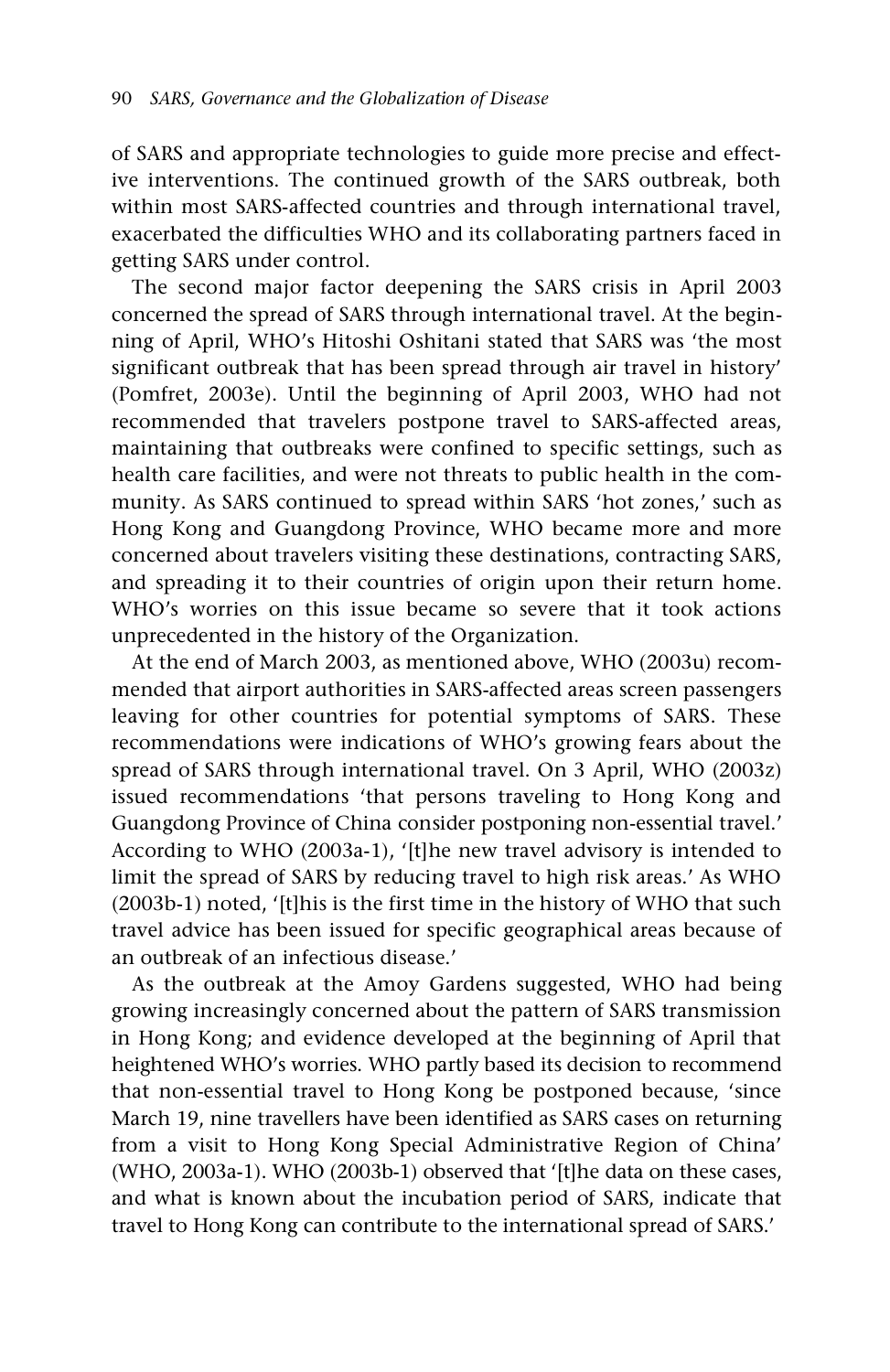In terms of the travel recommendations against non-essential travel to Guangdong Province, WHO (2003a-1) emphasized that its decision was influenced by '[n]ew information provided today [2 April 2003] by [Chinese] provincial authorities of more than 300 new cases in March alone [, which] indicates the outbreak there continues.' WHO (2003b-1) also focused on the fact that the outbreak in Guangdong Province 'has also shown evidence of spread in the wider community' and spread across international borders. WHO (2003g-1) also justified its advisory on Guangdong Province by asserting that the 'recommendations were made for Guangdong as maximum security against spread of SARS outside of Guangdong in the absence of a complete understanding of transmission patterns of the outbreak there.' As with Hong Kong, WHO perceived that the 'hot zone' in Guangdong Province was sufficiently dangerous to warrant advising non-essential travelers to avoid the province until the outbreak was under control.

Prior to WHO's recommendations against non-essential travel to Hong Kong and Guangdong Province, national governments, such as Canada and the United States, had issued travel advisories encouraging their nationals to postpone non-essential travel to SARS-affected areas (Stein, 2003d; Stein and Brown, 2003). For example, on 29 March, the CDC warned US nationals against unnecessary travel to all of China, Singapore, Hanoi and Hong Kong (Stein, 2003e). Until 2 April, such national-level recommendations did not accord with WHO's advice on travel to these locations.

The issuance of such travel advisories by national governments did not constitute, however, radical acts of sovereign governments. WHO's actions with respect to travel to Hong Kong and Guangdong Province were radical steps for the Organization. As illustrated by complaints from the Chinese government about the travel advisories (Pomfret, 2003f), WHO did not issue the recommendations with the express permission of China. WHO's decisions represented, therefore, independent acts that carried potentially adverse economic consequences for Hong Kong and Guangdong Province. In the travel advisories, WHO wielded considerable authority and power vis-à-vis Hong Kong and Guangdong Province.

An indication of the deepening SARS crisis in April 2003 is the further issuance of travel advisories against two other SARS 'hot zones' toward the end of April. On 23 April, WHO (2003p-1) extended its recommendations against non-essential travel to Beijing and Shanxi Province in China and Toronto, Canada. WHO based these decisions on the following criteria: 'the magnitude of the outbreak, including both the number of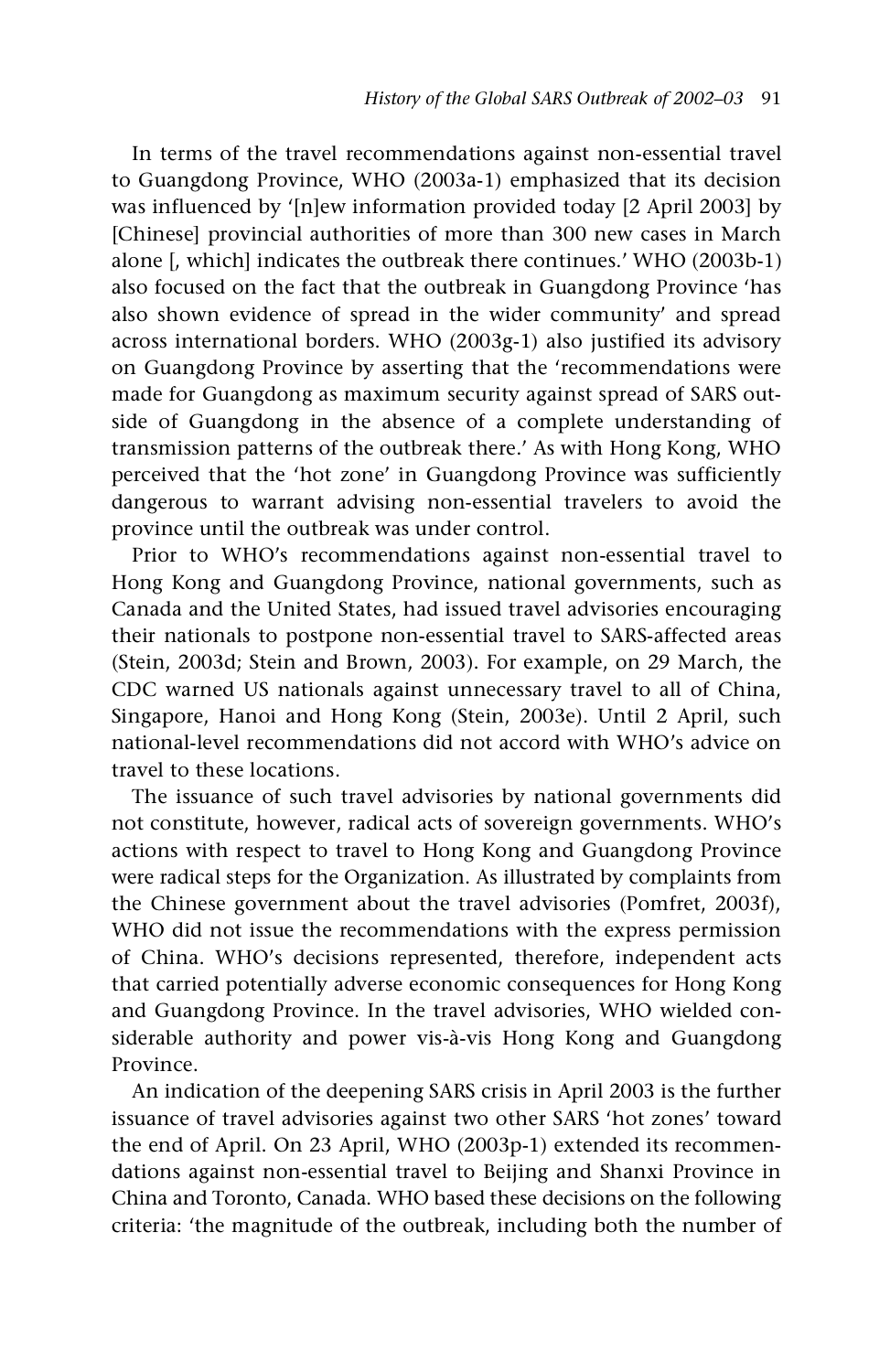prevalent cases and the daily number of new cases, the extent of local chains of transmission, and evidence that travellers are becoming infected while in one area and then subsequently exporting the disease elsewhere' (WHO, 2003p-1). WHO asserted that the 'travel advice is issued in order to protect public health and reduce opportunities for further international spread' (WHO, 2003p-1).

The power of WHO travel advisories, and the controversy they could provoke, both became apparent in the reaction of the Canadian government to the advisory against Toronto: 'the reaction of Canadian officials was swift and angry, with politicians and public health officials from multiple levels of government travelling to Geneva to provide documentation that Toronto's outbreak was under control and to request that WHO remove the travel advisory' (National Advisory Committee, 2003, p. 202). Both provincial and federal governments in Canada criticized the WHO travel advisory as unwarranted in connection with Toronto (Heinzl and Chipello, 2003). Business and economic leaders in the Toronto community also complained that the travel advisory would further damage the tourism industry, which was already reeling from the SARS outbreak in Toronto (Heinzl and Chipello, 2003). As Health Canada's National Advisory Committee on SARS and Public Health later argued, 'the economic and social impact of such [travel] advisories can be devastating' and 'the effects of the travel advisories have been profound on the economies of targeted countries' (National Advisory Committee, 2003, pp. 37, 202). To the growing SARS problem, WHO now had to deal with Canadian anger and determination to have the travel advisory against Toronto lifted (Brown, 2003a).

Although WHO originally stated that its travel advisory against Toronto would be re-evaluated in three weeks (WHO, 2003p-1; Brown, 2003b), or twice the incubation period for SARS, WHO lifted its travel advisory against Toronto six days later, on 29 April (WHO, 2003s-1), after intense criticism and lobbying by the Canadian government (Brown, 2003c; Heinzl, 2003). WHO (2003s-1) cited four reasons for changing its mind about travel to the Canadian SARS 'hot zone': (1) the number of probable SARS cases in Toronto decreased in the week since the travel advisory was issued; (2) 20 days had passed since the last cases of SARS transmission in the community occurred; (3) no new confirmed cases of SARS exportation from Toronto had occurred; and (4) Canadian assurances that Canada would implement the pro-active passenger screening measures at airports recommended by WHO on 27 March. The WHO about-face on the Toronto travel advisory raised questions about whether politics played any role in the issuance and removal of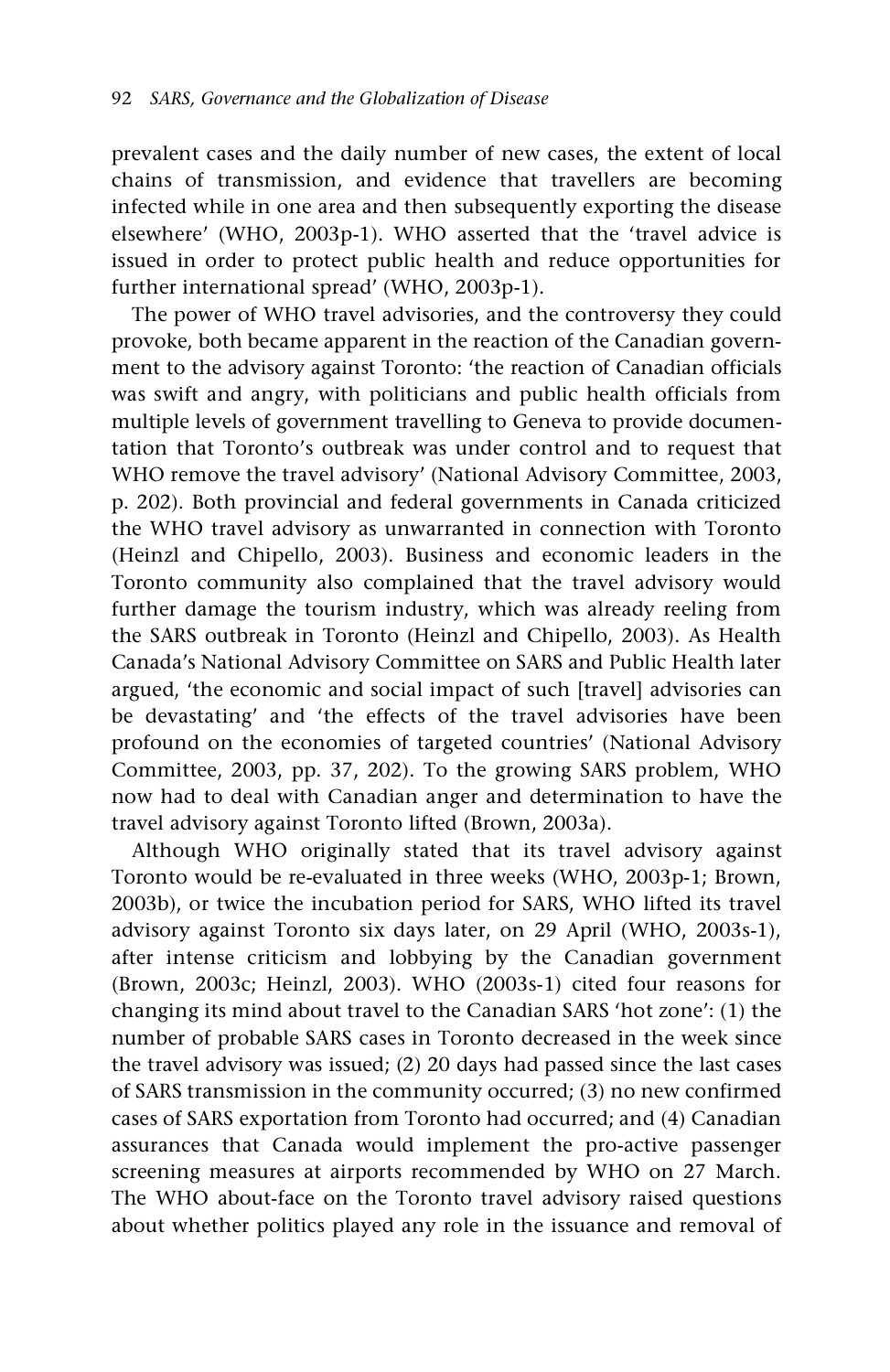the advisory (Frank, 2003), and such questions could only make WHO's job of controlling the worsening global SARS outbreak more difficult in the near future.

The third major reason why April witnessed a deepening of the SARS crisis was the behavior of China. As indicated earlier, March 2003 ended with mixed signals from China about the SARS outbreak. On the one hand, China promised to participate more actively in the WHO-led global campaign to control SARS. On the other hand, China was still behaving in ways that suggested it was not being entirely forthright about what was happening within its territory, as illustrated by the fact that the WHO team in Beijing had not been permitted, at the end of March, to visit Guangdong Province.

A pattern of ostensibly increasing Chinese cooperation appeared at the beginning of April 2003. On 1 April, the spokesman for the Chinese Foreign Ministry stated that '[t]he Chinese government has not covered up. There is no need. We have nothing to hide' (Wonacott, McKay, and Hamilton, 2003). On the same day that the WHO (2003b-1) issued its travel advisories against Hong Kong and Guangdong Province (2 April), China provided new data on the outbreak in Guangdong Province to cover the month of March. This new data pushed China's number of SARS cases to 1153, with 40 deaths, as of 31 March (WHO, 2003b-1). In addition to releasing new data on SARS in Guangdong Province, China approved the WHO team's visit to Guangdong to investigate the SARS outbreak there (WHO, 2003b-1). On 3 April, the Chinese Minister of Health announced on television that Beijing had only 12 cases of SARS and that the outbreak in China was under control (Cohen, Naik, and Pottinger, 2003). The same day China published a booklet entitled 'SARS is Nothing to Be Afraid Of' (Hiatt, 2003). On 4 April, China began submitting daily electronic reports to WHO on the SARS outbreak in its territory (WHO, 2003c-1).

Also on 4 April, the head of China's Center for Disease Control publicly apologized 'for failing to inform the public about a sometime fatal respiratory illness that has infected more than 2,000 people worldwide,' a statement that 'was unprecedented for a government that almost never acknowledges mistakes' (Pomfret, 2003g). The statement also contradicted earlier comments of Chinese government officials, such as the Minister of Health's statements on 3 April, that China had handled the outbreak properly (Pomfret, 2003g). WHO (2003d-1) praised China's decisions to put in place a system of alert and response for detection and reporting of all emerging and epidemic-prone diseases and to hold daily press conferences.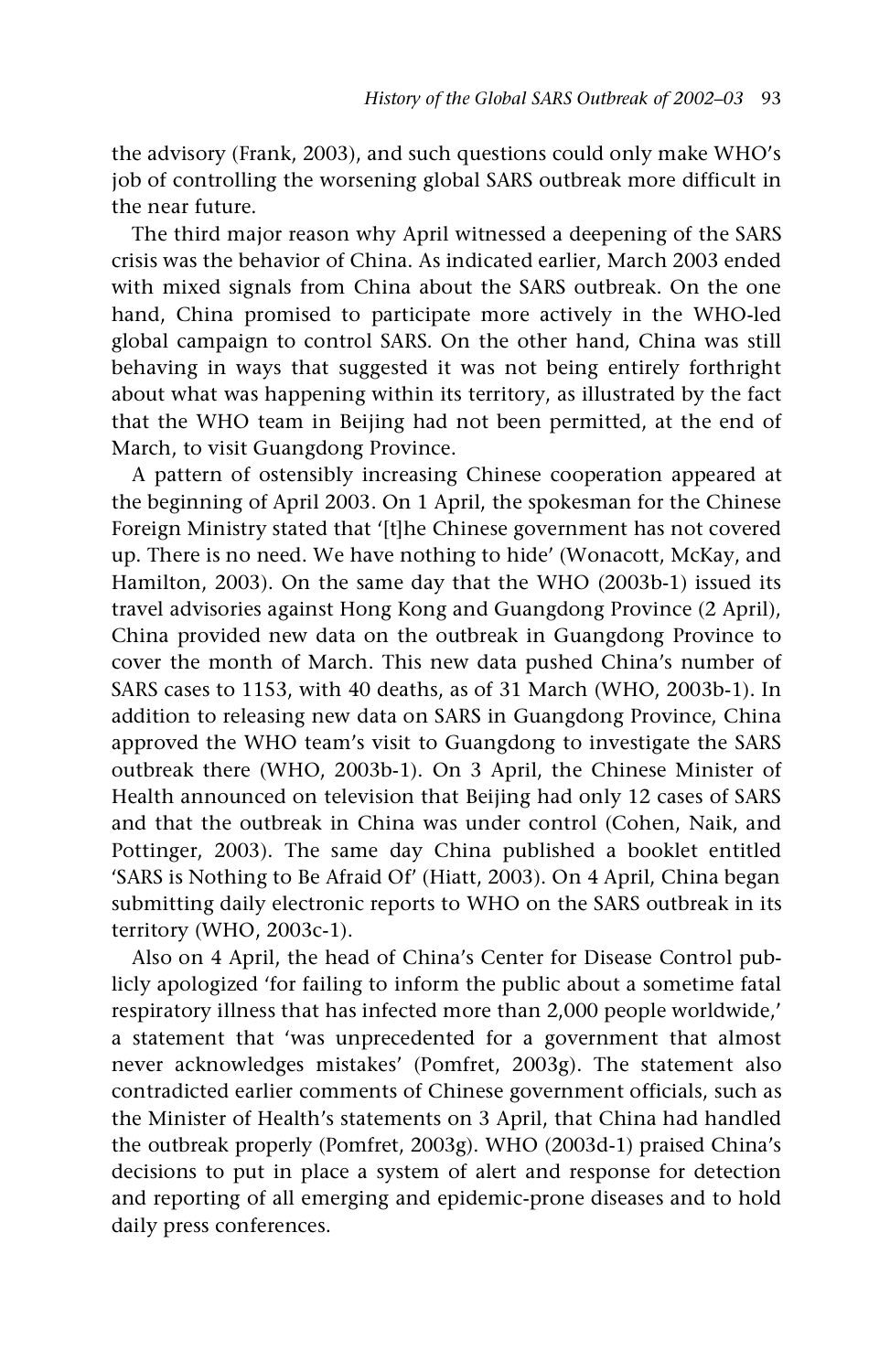Events soon proved these Chinese moves toward cooperation and contrition to be duplicitous. The report of the WHO team that investigated the SARS outbreak in Guangdong Province praised the response of the provincial authorities but warned that other areas of China, such as Beijing, seemed much less prepared should SARS spread more widely in China (WHO, 2003f-1). On 7 April, China was reporting that Beijing had only 19 SARS cases (Pottinger and Hutzler, 2003) and four SARSrelated deaths (WHO, 2003d-1). Doubts about this report from Beijing surfaced prominently when a staff member of the International Labour Organization (ILO), in Beijing for an ILO meeting, died of SARS in Beijing on 6 April (Pomfret, 2003h). WHO (2003d-1) noted on 7 April: 'At present it is unclear how the staff member contracted SARS. He had travelled to Beijing via Thailand, where no local transmission has been reported.' To explain the death of the ILO staff member, either the SARS situation in Thailand or Beijing had to be worse than was being reported to WHO. Although the Chinese Ministry of Health argued that the ILO staff member contracted SARS on a flight from Bangkok to Beijing (thus pointing the finger at Thailand as the source of the SARS infection), Chinese health officials did not try to track down other passengers on the same flight to check for other possible SARS infections (Hutzler, 2003a).

WHO's concerns about a SARS outbreak in Beijing intensified. On 9 April, news broke that a prominent Chinese doctor and Communist Party member, Jiang Yanyong, publicly accused the Chinese government of covering up the extent of the SARS outbreak in Beijing (Pomfret, 2003i). He argued that the actual number of SARS cases in Beijing was several times higher than what the government was reporting and that he and his colleagues were incredulous to hear the Chinese health minister saying on television (on 3 April) that the outbreak was under control (Pomfret, 2003i). Although Jiang originally sent his accusations against the government by e-mail to China Central Broadcasting and Phoenix Television based in Hong Kong, Jiang's bombshell made its impact after *Time Magazine* posted Jiang's e-mail on its web site, after which '*Time*'s report and a large number of other articles from the Western press were translated and sent to e-mail boxes all over China' (Pomfret, 2003r).

On 10 April, WHO asked the Chinese government if it could investigate the outbreak in Beijing to evaluate the validity of reports that the Beijing outbreak was much larger than China was reporting (Hutzler, 2003a). Henk Bekedam, head of WHO's office in Beijing, said on 10 April that '[t]here are various rumors right now, and we're not getting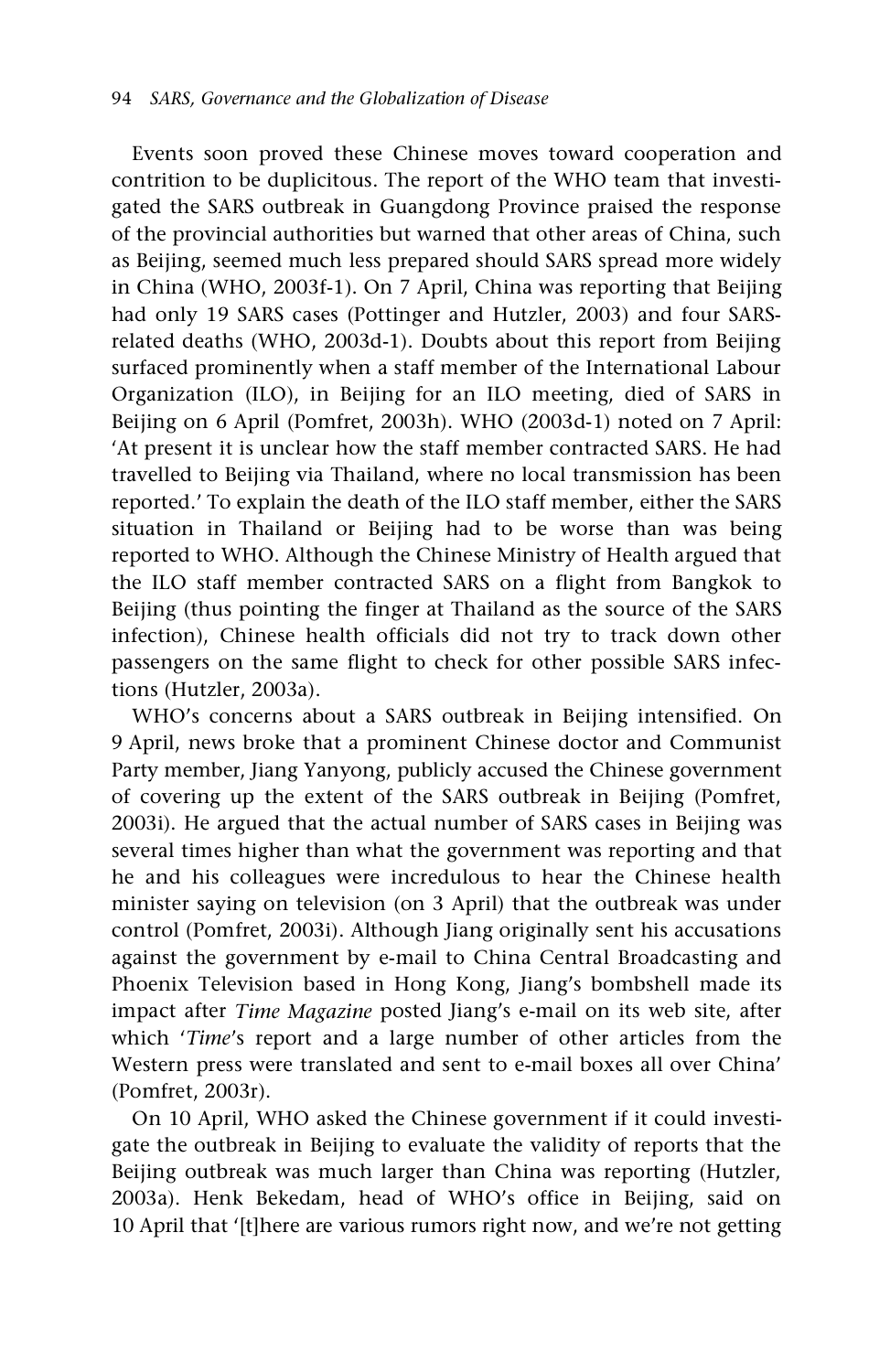clear answers' (Pomfret, 2003i). On 11 April, WHO (2003g-1) diplomatically reported that '[p]articular concern centres on the situation in Beijing. Yesterday, WHO deepened discussions with Beijing health authorities, particularly concerning the efficiency of systems for case reporting and contact tracing.'

WHO (2003h-1) reported on 12 April that the Beijing Health Bureau invited a WHO team to visit health facilities in the city and to review generally the SARS outbreak in Beijing. On 14 April, the *Wall Street Journal* reported that Chinese officials were 'only slowly granting access' to the WHO investigating team, 'raising concerns about whether further outbreaks of the flu-like illness can be controlled worldwide without the full cooperation of China' (*Wall Street Journal*, 2003a). Also on 14 April, WHO (2003i-1) noted that authorities in Beijing 'have not granted WHO experts permission to visit military hospitals, which have been the focus of numerous rumors.'

Both news reports and WHO statements contained information on 15 April that China's government was beginning to understand the gravity of the concerns connected to the SARS outbreak in Beijing specifically and China generally. The *Wall Street Journal* reported on 15 April that 'China's government, publicly acknowledging that the spread of SARS poses serious risks for the country, is sounding its most urgent note yet about the pneumonia, as the number of new infections rose sharply' (Hutzler, 2003b). Chinese Premier Wen Jiabao warned that SARS could affect China's economy, international image, and social stability (Pomfret, 2003j). In keeping with this sense of heightened urgency coming from the Chinese government, WHO (2003j-1) announced on 15 April that '[t]he WHO team of experts in Beijing was today granted permission to visit military hospitals' and described this decision as 'a welcome indication of China's willingness to come to terms with the SARS outbreak on the mainland.'

Subsequent events revealed, however, that the new commitment and cooperative spirit shown by the Chinese government was, yet again, a charade. The *Washington Post* reported on 16 April that Chinese physicians accused government officials of 'significantly underreporting both the incidence of severe acute respiratory syndrome in China's capital and the role Beijing plays as a new source of the disease's spread' (Pomfret, 2003k). The *Washington Post* added that the reason for the cover-up in Beijing was fear that WHO would issue travel advisories against Beijing, as it had for Hong Kong and Guangdong Province, if the true number of SARS cases in the city were reported (Pomfret, 2003k). The WHO team in Beijing indicated that it was still not receiving full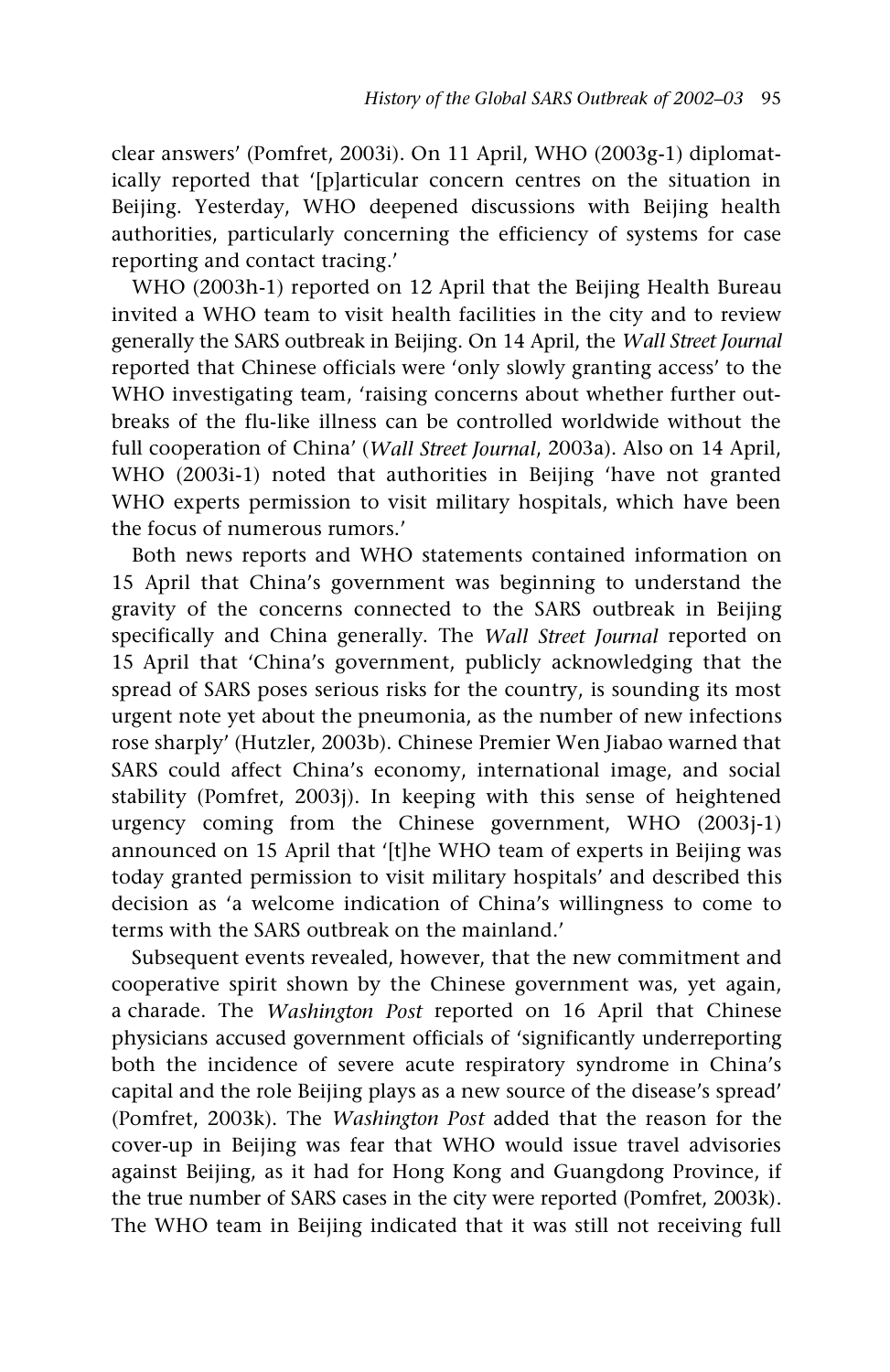information from Beijing government officials about the SARS situation (Pomfret, 2003k). Unofficial information provided by local doctors about China's official underreporting of SARS cases around the country also began to increase (Jakes, 2003), bolstering the view that China was continuing to try to cover up the epidemic.

By this point in the SARS outbreak, China's role in the epidemic had become clear; and, as the epicenter of the SARS outbreak, WHO and others working on the global SARS effort knew that effective Chinese action on SARS was critical to containing this new disease's global potential. Yet, by 15 April, repeated attempts to hide the full scale of the outbreak marred China's cooperation in the global campaign against SARS. China's behavior was deepening the SARS crisis because the key to containing the global outbreak of SARS was controlling SARS-CoV in China. Foreign reporters in China were also starting to chastise WHO for not confronting China's cover-up (Cohen, Naik, and Pottinger, 2003). How this situation unfolded would shape the fight against SARS and its prospects for success.

In an unprecedented move, WHO went on the offensive against China. On 16 April, the *Washington Post* reported the following:

The World Health Organization said today that China is underreporting cases of the SARS virus and maintains secret military files that make it impossible to control and monitor the spread of the disease in the Chinese capital. WHO researchers, speaking in unusually blunt language, said at a news conference that the government has misled the public about the spread of severe acute respiratory syndrome, or SARS. Officials said the number of patients infected with the virus in Beijing could be 200, more than five times what the government has acknowledged. 'We have very clearly said you have an international community over here that does not trust your figures,' said Henk Bekedam, head of the office of the World Health Organization in Beijing. (Pomfret, 2003l)

WHO estimated that Beijing had as many as 200 SARS cases even though government officials had only reported 37 cases (WHO, 2003m-1; Pomfret, 2003m). The *Wall Street Journal* referred to these WHO statements as the delivery of 'a humiliating public rebuke to Beijing officials for downplaying the extent of the disease' (Pottinger, 2003c).

At its press conference, WHO's criticism extended beyond the Beijing situation because WHO stated that it had not 'received sufficient information to determine the scale of the outbreak in China, the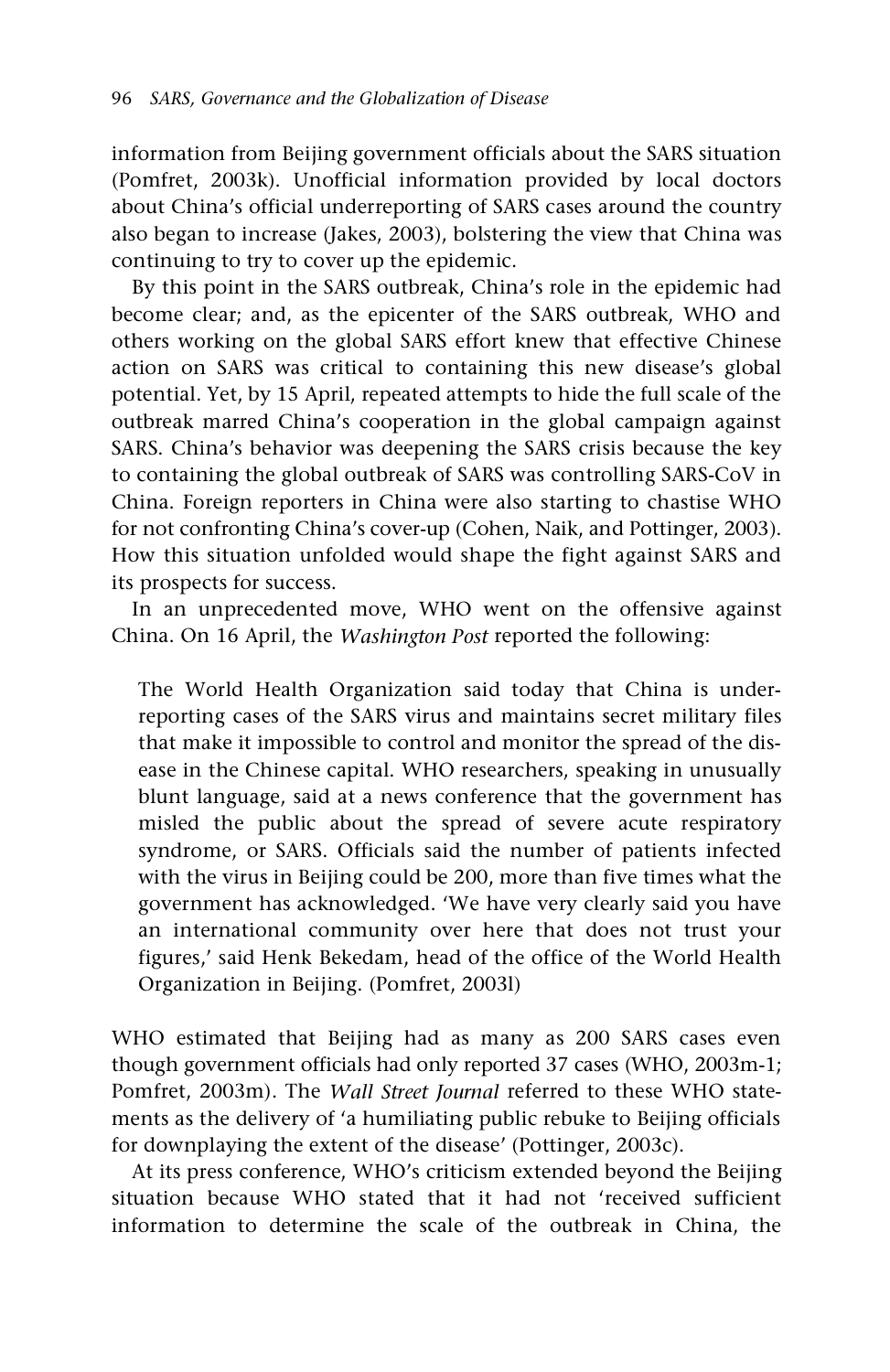epicenter of the mysterious new disease' (Wonacott, Lawrence, and Pottinger, 2003). Further, WHO even expressed concern about China's overall approach to public health. WHO's Henk Bekedam indicated that 'he was concerned that unless China allocated more money for public health, poor people would not be able to pay for treatment if they contract SARS. "We do believe that the government has not invested in health in the last 30 years," he said. "The government has left it to the people to pay for health care and who among the poor will be able to afford treatment?"' (Pomfret, 2003l).

Typically, WHO refrains from publicly criticizing its member states because such criticism puts the intergovernmental organization in a difficult position in its work with member governments. WHO's public criticism of the Chinese government represented a radical break with the traditional diplomacy that characterizes relations between the Organization and member states. Such a radical move by WHO underscores the urgency with which it viewed the deepening SARS crisis. The sweeping nature of the criticism from WHO, which involved the Beijing situation, the outbreak in China generally, and the Chinese government's neglect of public health, was also breathtaking. These actions by WHO suggest that the Organization concluded that 'business as usual' with the Chinese government was not going to provide a sufficiently robust response to bring SARS under control in China and, thus, reduce the threat SARS in China would pose to other countries. As with the issuance of the travel advisories earlier in the month, WHO's public criticism of China was a bold act in its effort to lead the global campaign against **SARS**.

WHO's boldness was rewarded with a transformation of Chinese policy on SARS. But this transformation did not occur without the help of one final, embarrassing incident for the Chinese government. On 16 April, Chinese officials allowed the WHO's experts to begin visiting military and other hospitals in the Beijing area (WHO, 2003l-1). As later reported in *Time*, 'hospital officials removed dozens of SARS patients from their isolation wards and transferred them to locations where they could not be observed by the inspectors' (Jakes, 2003). On 18 April, *Time* published an exposé of the Chinese government's attempts to hoodwink WHO personnel (Jakes, 2003). With information provided by doctors and medical staff at hospitals subject to WHO visits, *Time* revealed a large-scale effort to hide the size of the SARS outbreak in Beijing from WHO through the transfer of dozens of SARS patients out of hospitals to facilities not visited by WHO (Jakes, 2003). 'These actions,' observed the *Washington Post*, ' . . . mark the most egregious in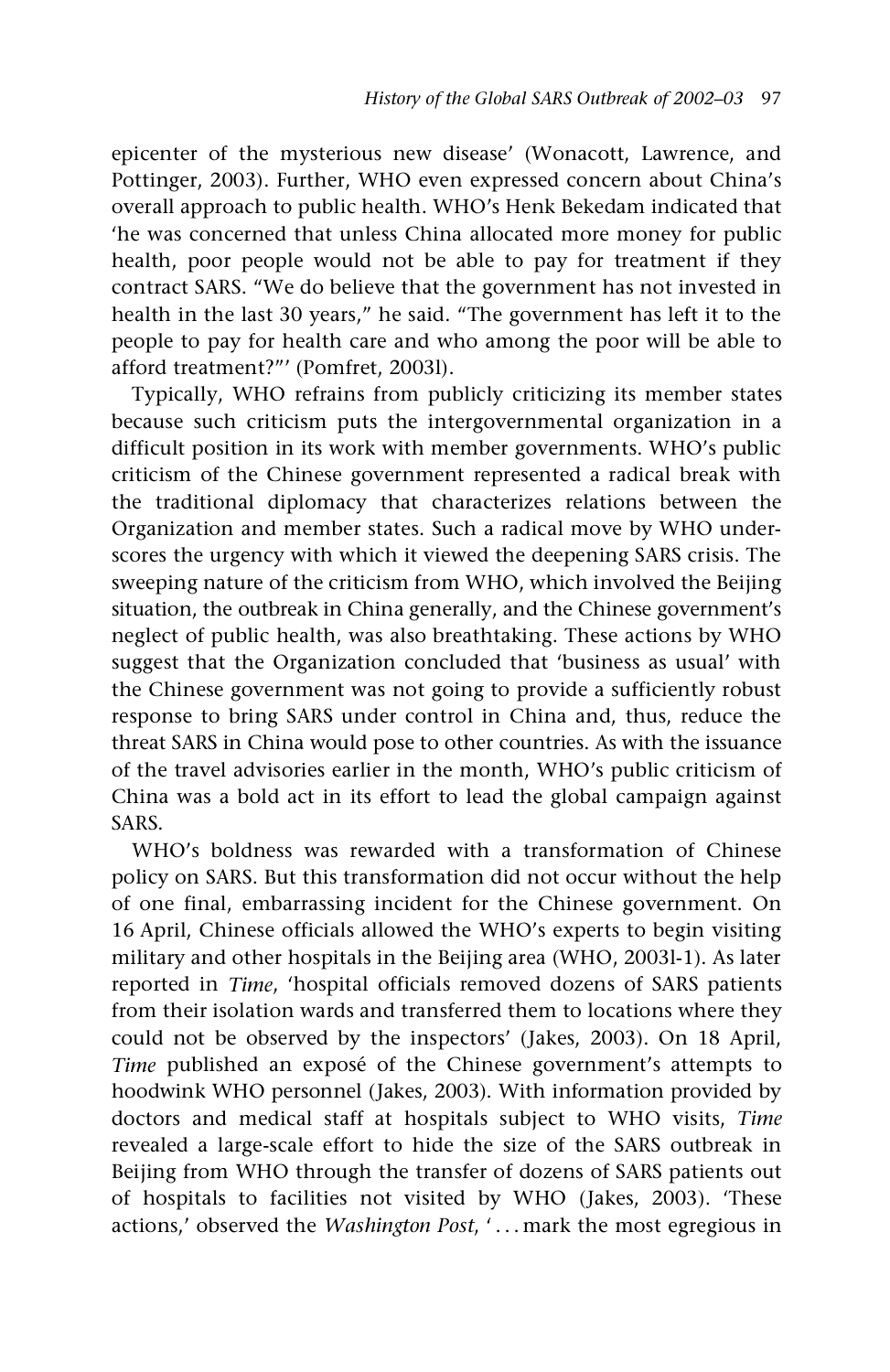a series of steps taken by the Chinese government to cover up the extent of the epidemic' (Pomfret, 2003n).

On 18 April, the leaders of China's Communist Party 'declared a nationwide war on the SARS virus and ordered officials to stop covering up the extent of the epidemic that is spreading throughout China' (Pomfret, 2003m). According to WHO (2003m-1), China's Communist Party leaders demanded accurate, timely, and honest reporting of SARS cases, called SARS a serious threat to the country's reforms, development, and stability, and warned that Party and government officials would be held accountable for the SARS situation in their respective jurisdictions.

On 20 April, the Communist Party removed the Minister of Health and mayor of Beijing from their Party posts for their role in covering up the SARS epidemic in China (Pomfret, 2003o). The Chinese government also increased, on 20 April, the number of confirmed SARS cases in Beijing from 37 to 346, 'a tacit acknowledgement that it had previously lied about the toll' (Pomfret, 2003o). On 21 April, China reported another 109 SARS cases in Beijing (WHO, 2003o-1); and the Secretary of Beijing's Communist Party issued an apology for the mishandling of the epidemic (Pomfret, 2003p). Also on 21 April, the Chinese government cancelled the traditional week-long May Day holiday to prevent hundreds of thousands of people from traveling throughout the country and contributing to the spread of SARS (WHO, 2003o-1; Pomfret, 2003p). Toward the end of April, China also closed movie theaters, discos, Internet bars, public libraries, and churches; quarantined thousands of people and dozens of hospitals; and fired two more high-ranking officials for failing to handle SARS appropriately (Pomfret, 2003q). These, and subsequent actions by the Chinese government, demonstrated that China had finally stopped trying to cover up the SARS epidemic and had moved to mount a vigorous nation-wide response to SARS, working closely with WHO and other elements of the global SARS effort.

As noted earlier, WHO (2003p-1) issued travel advisories against Beijing and Shanxi Province on 23 April because of the magnitude of the outbreaks in those areas, the extent of local chains of transmission, and evidence that travelers were becoming infected while in those areas and then exporting the disease elsewhere. China was now subject to four WHO travel advisories – for Hong Kong, Guangdong Province, Beijing, and Shanxi Province – an indication of the overall seriousness of the SARS problem in China, the danger of local transmission, and the threat China's SARS situation posed for international travel and the public health in other countries.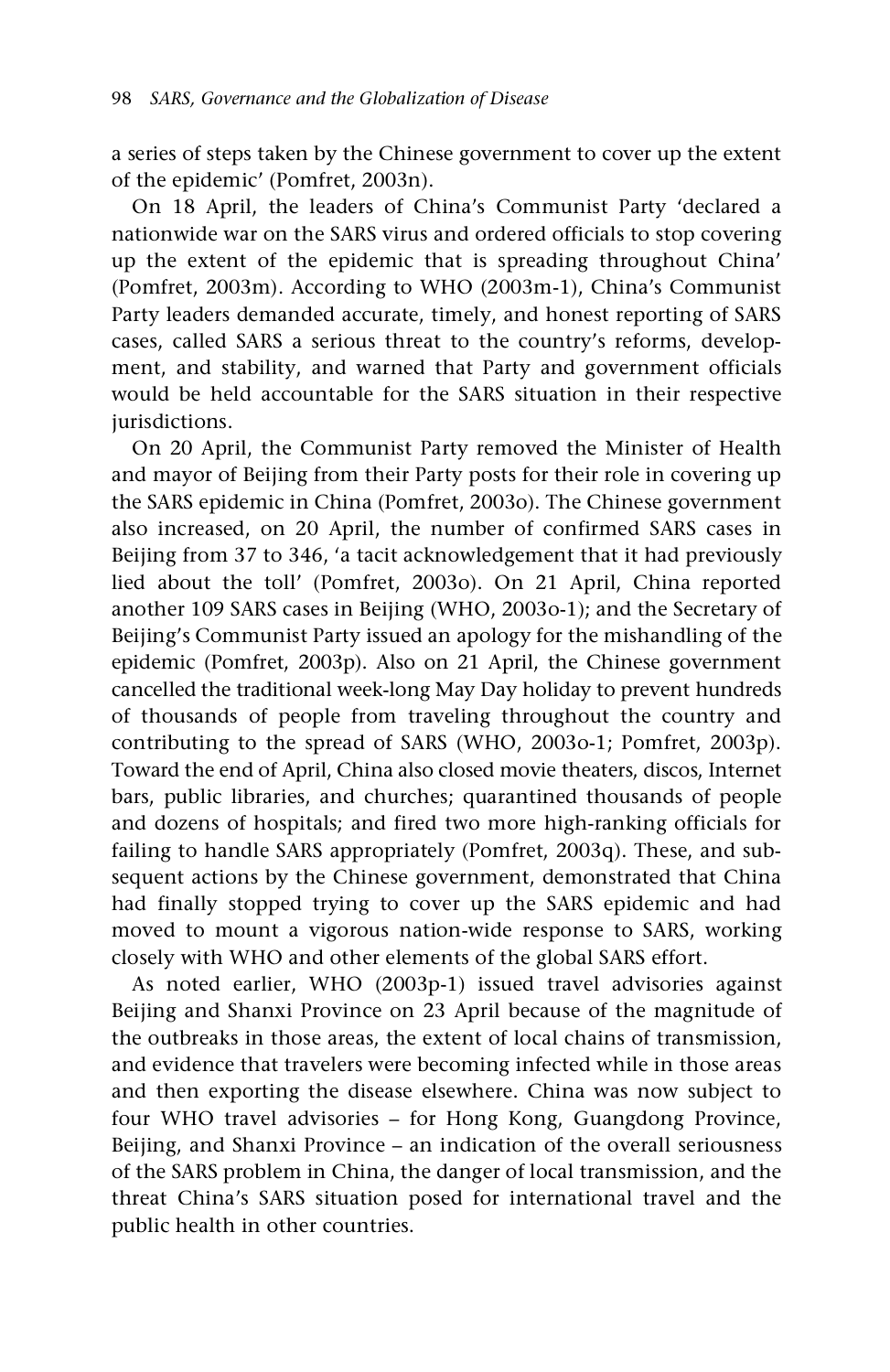With improved reporting from the Chinese government, WHO noted at the end of April 2003 that SARS cases had been reported in 21 of China's 31 provinces (WHO, 2003s-1) and that China's 3460 probable SARS cases accounted for more cases than the rest of the world combined (WHO, 2003t-1). Although the Chinese government appeared to have changed its behavior significantly by the end of April, precious time and opportunities to bring China's SARS outbreak under control had been lost in April. Whether WHO's boldness in challenging China's behavior, and China's subsequent policy reversal, would allow the global campaign to contain the SARS epicenter in China remained worryingly unclear as April 2003 came to a close.

#### **May 2003: Turning the corner**

During May 2003, the global SARS outbreak continued to grow. On 1 May, WHO (2003u-1) reported a cumulative total of 5865 probable SARS cases with 391 deaths involving 27 countries. On 29 May, WHO (2003m-2) reported a cumulative total of 8295 cases with 750 deaths from 28 countries. Unlike the growth of the epidemic in April, the May increase in SARS cases and deaths did not represent a deepening of the SARS crisis. In fact, developments during the course of May indicated that the global effort to bring SARS under control was beginning to turn the corner on bringing the outbreak under control. WHO's Mike Ryan captured the mood in mid-May when he said that the message to take away from the progress achieved to date was 'one of celebration that the measures are working, but also a call to action because we've got a lot more to do yet before we end this problem' (Stein, 2003h).

The most visible signs of progress came from most of the original SARS 'hot zones' – Guangdong Province, Hong Kong, Singapore, and Vietnam. Each of these SARS-affected areas experienced significant progress from late April until the end of May in handling their SARS outbreaks. WHO announced on 28 April that Vietnam had become the first country to succeed in containing the SARS epidemic when Vietnam detected no new SARS cases for 20 days (WHO, 2003r-1; Nakashima, 2003a).

Singapore's success in controlling its outbreak during May was evident when WHO (2003n-2) removed Singapore on 31 May from the list of areas with recent local transmission of SARS. Singapore was initially scheduled to be removed from the list of SARS-affected areas on 11 May; but, on that date, Singapore reported a new case of SARS to WHO, an indication of Singapore's commitment to open reporting and cooperation with WHO (WHO, 2003n-2).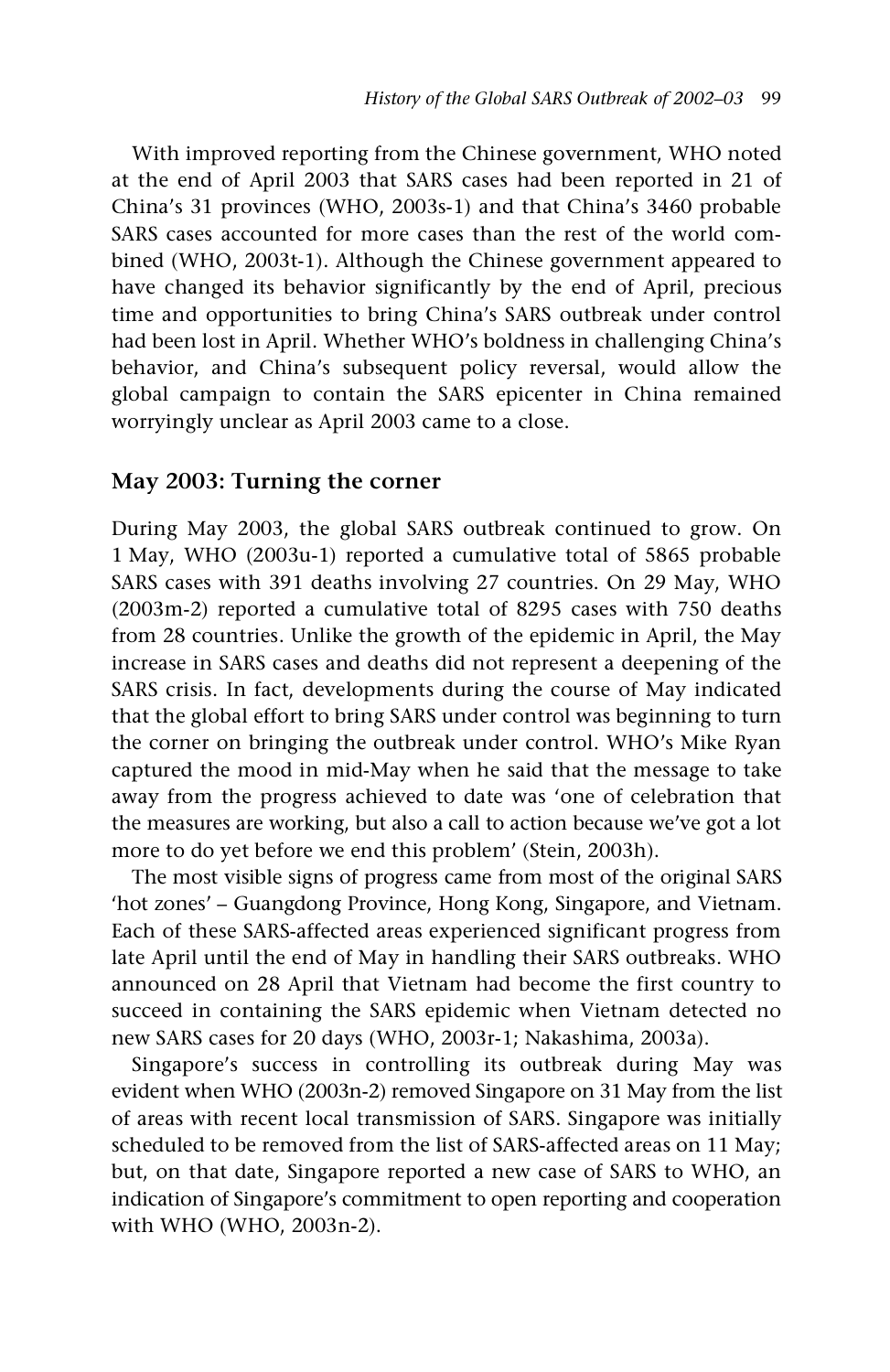Progress was also apparent in connection with three of the hottest 'hot zones' – Hong Kong, Guangdong Province, and Toronto. As noted above, WHO lifted the travel advisories for Toronto on 30 April. On 14 May, WHO (2003b-2) dropped Toronto from its list of areas experiencing local SARS transmission. WHO (2003i-2) lifted the advisories for Hong Kong and Guangdong Province on 23 May because 'the situation in these areas has now improved significantly.' The health authorities in Hong Kong and Guangdong Province succeeded during May in reducing the number of new cases and the extent of local transmission and in preventing exported cases (WHO, 2003i-2).

The examples of Vietnam, Singapore, Toronto, Hong Kong, and Guangdong Province underscored WHO's comments in its 13 May SARS update that '[e]xperiences in a growing number of countries indicate that the disease can be contained, thus supporting WHO's overall objective: to prevent SARS from becoming widely established as another new disease in humans' (WHO, 2003a-2). Supporting the approach being taken against SARS was the failure of new 'hot zones' to develop despite the SARS virus spreading to 28 countries by the end of May. Many countries reported a small number of cases of SARS; but, except for one country (Taiwan), these cases did not develop into epidemics within those countries because of appropriate surveillance and response activities implemented by public health officials. WHO noted, for example, that only one case of SARS transmission had occurred on European soil during the outbreak (Richburg, 2003).

The progress made in the SARS 'hot zones' and the success in keeping SARS under control in most countries into which the SARS virus was imported occurred, by and large, without the global SARS campaign gaining any new technological weapons developed from scientific research or benefiting directly from breakthroughs in scientific knowledge about SARS. In May 2003, WHO revised its SARS case definition 'to take into account the appropriate use of results from laboratory tests'; but WHO continued to warn against the inappropriate use of diagnostic tests in connection with dealing with suspected SARS cases because all such available tests have weaknesses (WHO, 2003u-1).

The global SARS efforts witnessed the development of more scientific and epidemiological knowledge about SARS, including studies on the environmental survivability of SARS-CoV (WHO, 2003w-1; WHO, 2003c-2), the overall case fatality rate (WHO, 2003x-1), the incubation period of SARS-CoV (WHO, 2003x-1), risk of SARS transmission during air travel (WHO, 2003e-2; WHO, 2003h-2), and the presence of SARS-CoV in wild animals in southern China (WHO, 2003j-2). Experts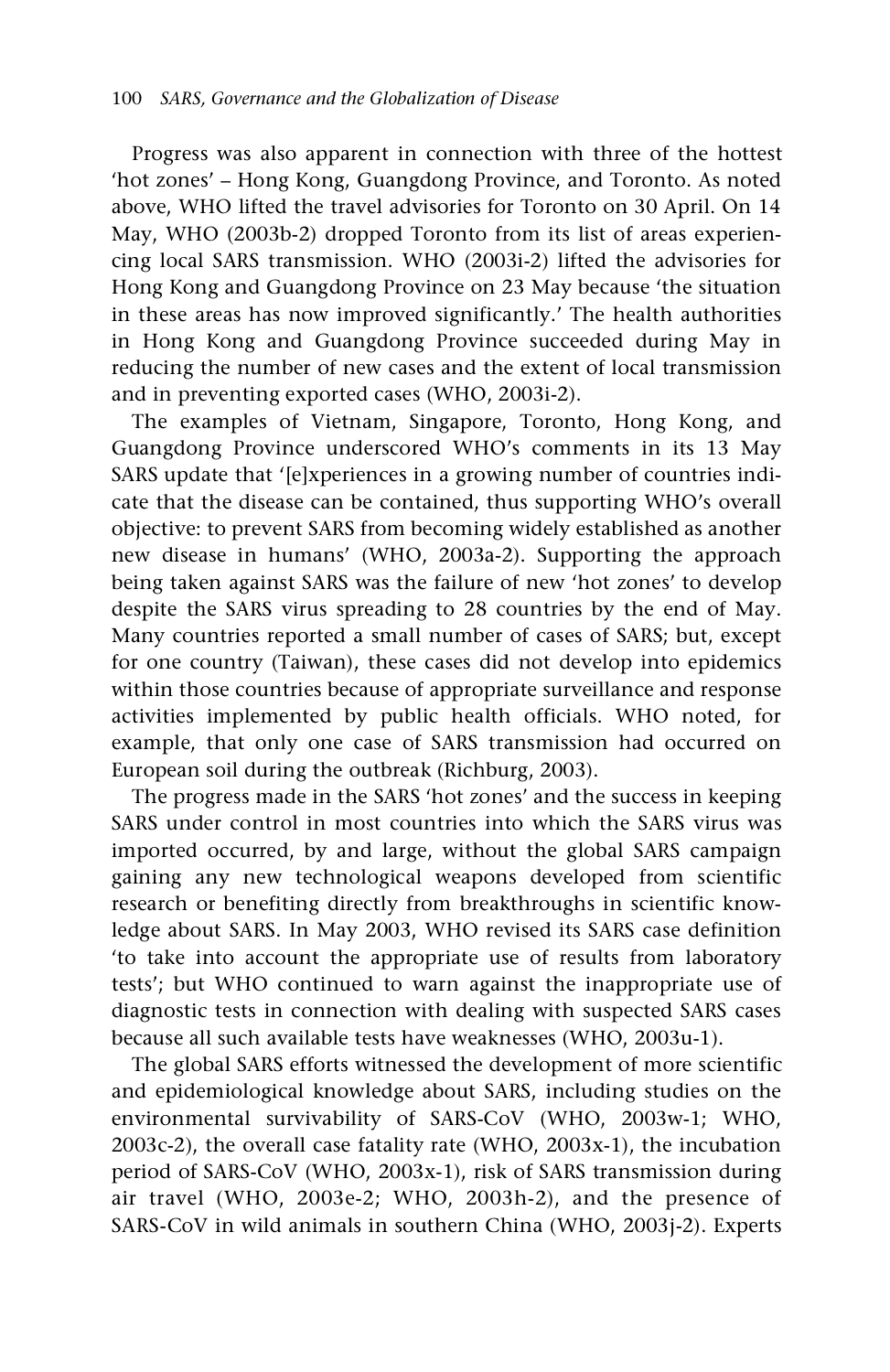discussed many of these topics at the first global consultation on SARS epidemiology held at WHO headquarters in Geneva on 16–17 May (WHO, 2003d-2). These scientific endeavors did not, however, change WHO's recommended surveillance and response approaches to SARS cases, including 'the earliest possible isolation of all suspect and probable cases of SARS' (WHO, 2003x-1).

Although significant progress was seen in the original SARS 'hot zones' and in new countries of SARS importation, the global SARS effort continued to face difficult challenges in May 2003. Foremost among these challenges was the continuing struggle to contain SARS in China. As WHO (2003u-1) stated on 1 May, '[t]he next few months will prove crucial in the attempt to contain SARS worldwide, which now greatly depends on whether the disease can be controlled in China.' Evidence of the difficulty of this task can be found in the travel advisories WHO issued against the following Chinese provinces during May 2003: Tianjin, Inner Mongolia, and Hebei (WHO, 2003y-1; WHO, 2003d-2). Thus, at the end of May, four Chinese provinces and Beijing were subject to WHO advisories recommending that non-essential travel to these areas be postponed. These advisories meant that WHO had concluded that the number of new cases of SARS, extent of local transmission, and threat of SARS exportation remained significant in these areas.

Questions remained, and cropped up, about Chinese-generated data during May 2003, as illustrated by the puzzlement WHO officials expressed at the end of May concerning China's reports of very low numbers of new cases and deaths related to SARS (Chen *et al*., 2003). In addition, tensions between China and WHO flared at the end of May when the Deputy Minister of Health, Gao Qiang, argued at a news conference on 30 May that the Chinese government had not concealed the outbreak and claimed that its February notifications to WHO alerted the world to the problem (Cherney and Chang, 2003). According to journalist Laurie Garret (2003), WHO 'went ballistic' and sternly warned China that '[i]f you're going to try and tell us that you were not lying before, . . . we are going to have to pull our office out of Beijing. We can't work with you anymore.' WHO's response prompted Gao to reappear a few days later to recant his 30 May claims, ending what could have been a much more serious crisis. Despite these questions and tension, neither WHO nor news reports indicated that China's government was backtracking on its commitment to fight SARS vigorously. As the *Wall Street Journal* put it, 'China is as good at fighting SARS as at hiding it' (Chen, 2003).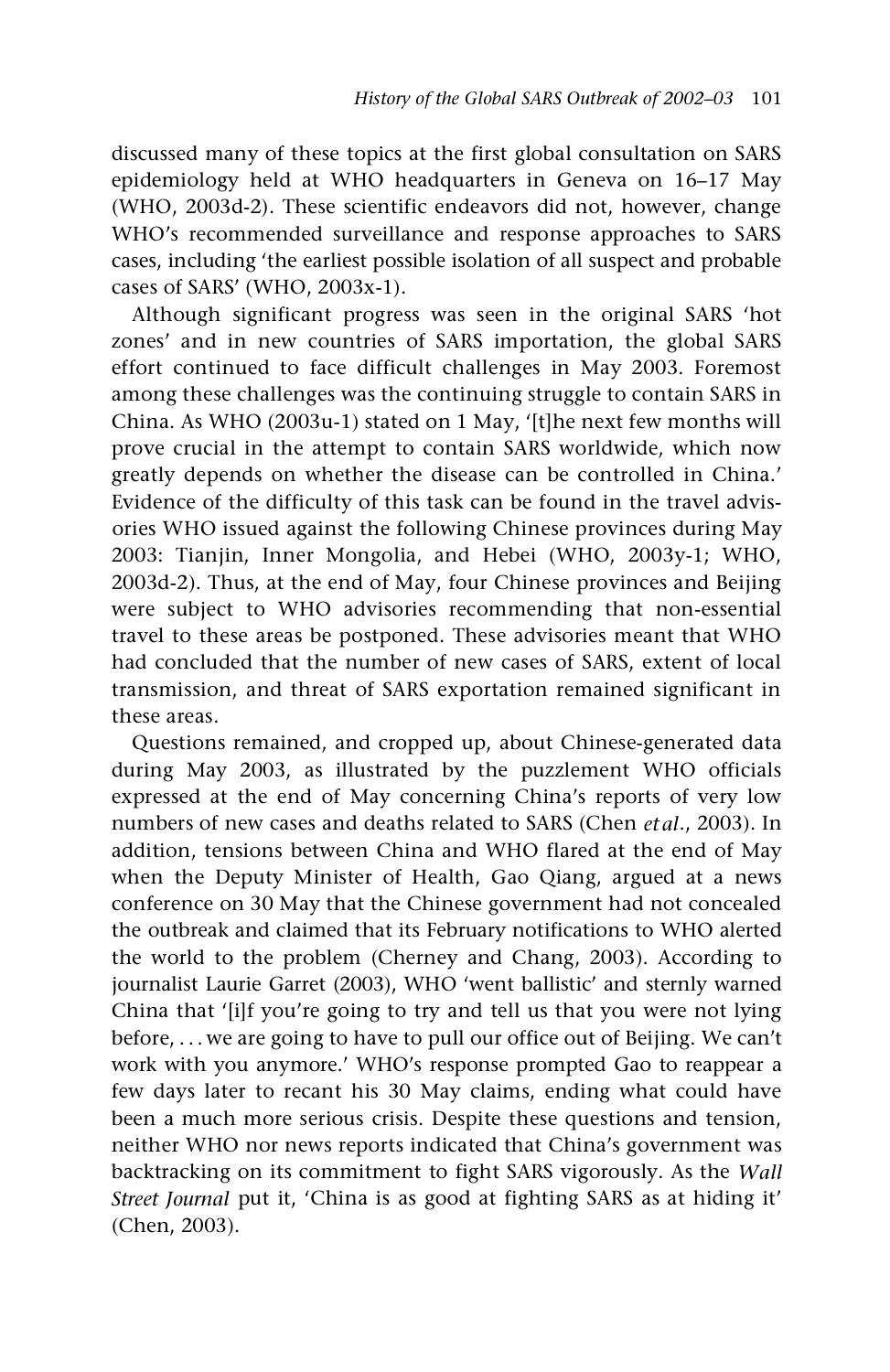China, now more forcefully assisted by WHO and other international partners, faced not only the epidemiological challenge of SARS but also the high level of distrust and anxiety China's attempt to cover up the epidemic had caused in the Chinese population. China's more rigorous response to containing the epidemic, which including improved surveillance activities, heightened infection control procedures in health care facilities dealing with SARS cases, closing schools, and instituting large-scale quarantines, began to show some positive, if tentative, effects by mid-May.

The *Wall Street Journal* reported on 13 May the declining number of daily cases China was notifying but quoted epidemiologists as arguing that it was too soon to read much into such declines (Chang, 2003a). Interestingly, on the same day, China's leaders again demanded that government officials provide full and immediate data on the outbreak (Pomfret, 2003s). Although WHO still had concerns about the lack of full information from China's military, it 'praised China for beginning to take the disease seriously but cautioned that the epidemic had not begun to fade' (Pomfret, 2003s; Chang, 2003b).

In addition to the ongoing struggle in China, the global SARS effort had to deal with some new problems in May 2003. WHO added Mongolia (WHO, 2003u-1) and the Philippines (WHO, 2003x-1) to the list of areas experiencing recent local transmission of SARS in early May, suggesting that SARS was making inroads into two countries not previously considered problem areas. Fortunately, WHO removed both Mongolia and the Philippines from its list of SARS-affected areas later in the month, demonstrating that these countries had brought local transmission of SARS under control (WHO, 2003z-1; WHO, 2003f-2).

The most troubling new problem to arise in May was the SARS outbreak in Taiwan. Although Taiwan had been on WHO's initial list of SARS-affected areas in late March, the epidemic in Taiwan worsened in late April and early May. On 2 May, the *Wall Street Journal* observed that '[o]utside of mainland China, Taiwan's SARS outbreak is now the fastest moving in all of Asia' (Regalado and Dean, 2003). WHO (2003v-1) reported on 3 May that '[t]he spread of SARS in Taiwan has accelerated considerably during the past week.' With the permission of China, a WHO team began to provide assistance to Taiwan in early May as the Taiwanese outbreak grew (WHO, 2003v-1). On 8 May, WHO issued a travel advisory against Taipei (WHO, 2003y-1); and, on 21 May, WHO extended the advisory to cover all of Taiwan, indicating that WHO believed that the magnitude of the outbreak in Taiwan, the extent of local transmission on the island, and the potential for exportation of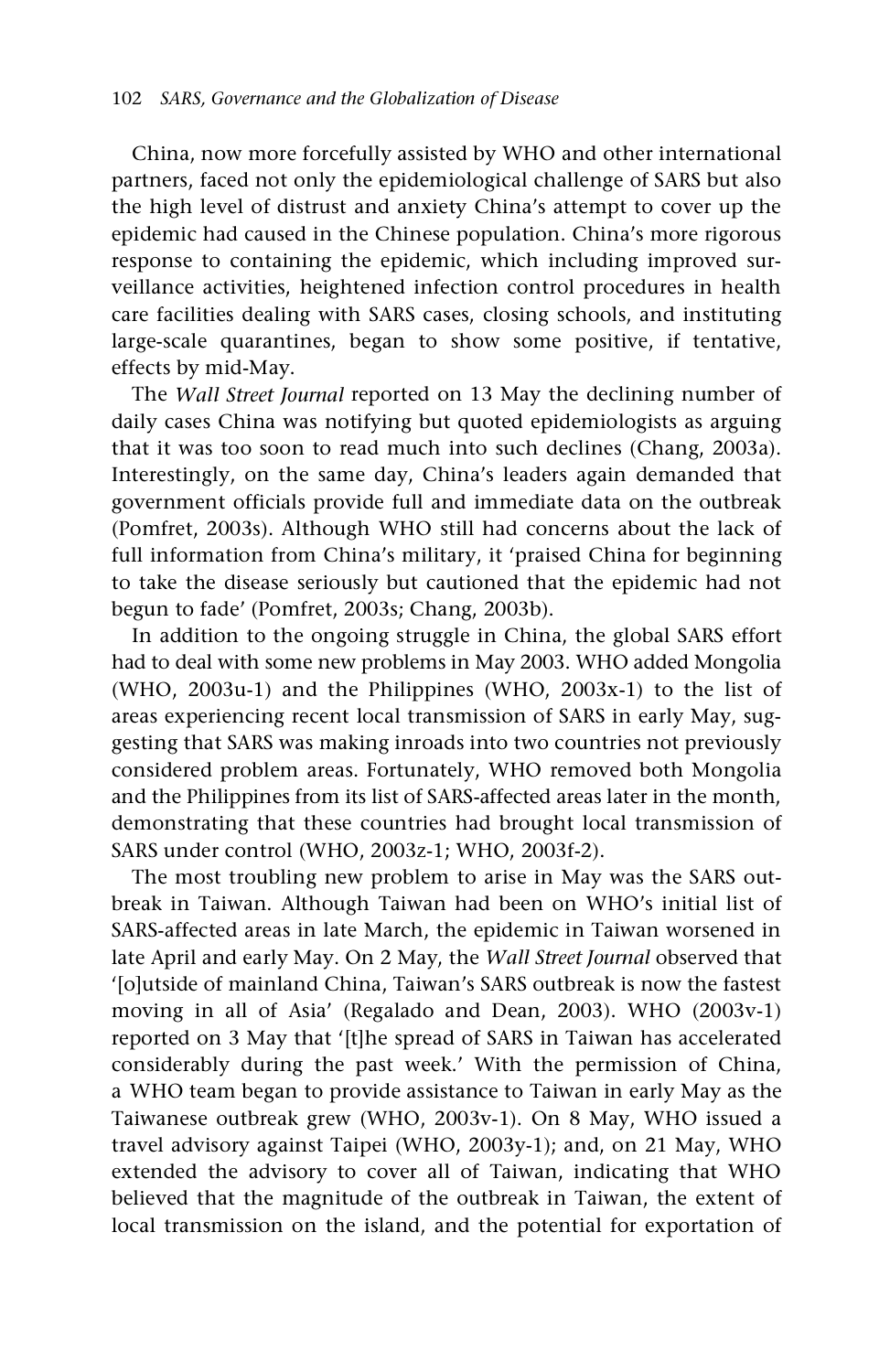SARS were significantly high for the entire territory of Taiwan (WHO, 2003g-2).

Vigorous action by the Taiwanese authorities, assisted by WHO, began to show results even before the month of May ended. On 28 May, WHO (2003l-2) reported that the latest notification of new cases from Taiwan marked 'the continuation of a downward trend that became apparent earlier in the week' and opined that Taiwan was 'now much closer to bringing SARS under control.' The progress made in the Taiwanese SARS outbreak continued to confirm the effectiveness of the surveillance and response approaches the global SARS campaign had developed, refined, and implemented in many different jurisdictions.

By the end of May 2003, the ongoing SARS outbreaks in China and Taiwan were more than sufficient to keep the global SARS campaign from becoming complacent about the threat SARS posed. The re-emergence of local transmission of SARS in Toronto at the end of May highlighted the continuing danger SARS-CoV posed and the need for vigilance on the part of public health officials and health care facilities (WHO, 2003k-2; Brown, 2003d). Infectious disease experts in the United States warned of resurgence of SARS in the winter months of late 2003 and early 2004 (Connolly, 2003). Fears remained about SARS spreading to 'the lessdeveloped parts of Asia and Africa, which have far less effective health systems to identify and isolate cases, and vast populations especially vulnerable to new infections because of AIDS' (Stein, 2003g; Stein, 2003i).

The global SARS campaign received a significant boost at the annual World Health Assembly at the end of May 2003. The World Health Assembly – WHO's highest policy-making body – approved two resolutions that supported WHO's leadership on, and actions taken during, the SARS outbreak. In the resolution on SARS, the World Health Assembly described SARS as 'the first severe infectious disease to emerge in the twenty-first century' and recognized that SARS 'poses a serious threat to global health security, the livelihood of populations, the functioning of health systems, and the stability and growth of economies' (World Health Assembly, 2003a). The World Health Assembly acknowledged the need for intensive and urgent international collaboration and noted WHO's crucial role in leading the world-wide campaign to control and contain SARS. The SARS resolution also urged WHO member states to implement many of the lessons learned in the SARS effort, such as the importance of reporting cases promptly and transparently to WHO.

The resolution on the revision of the International Health Regulations (IHR) indicated that the SARS experience had confirmed the inadequacy of the existing IHR, urged WHO member states to support the IHR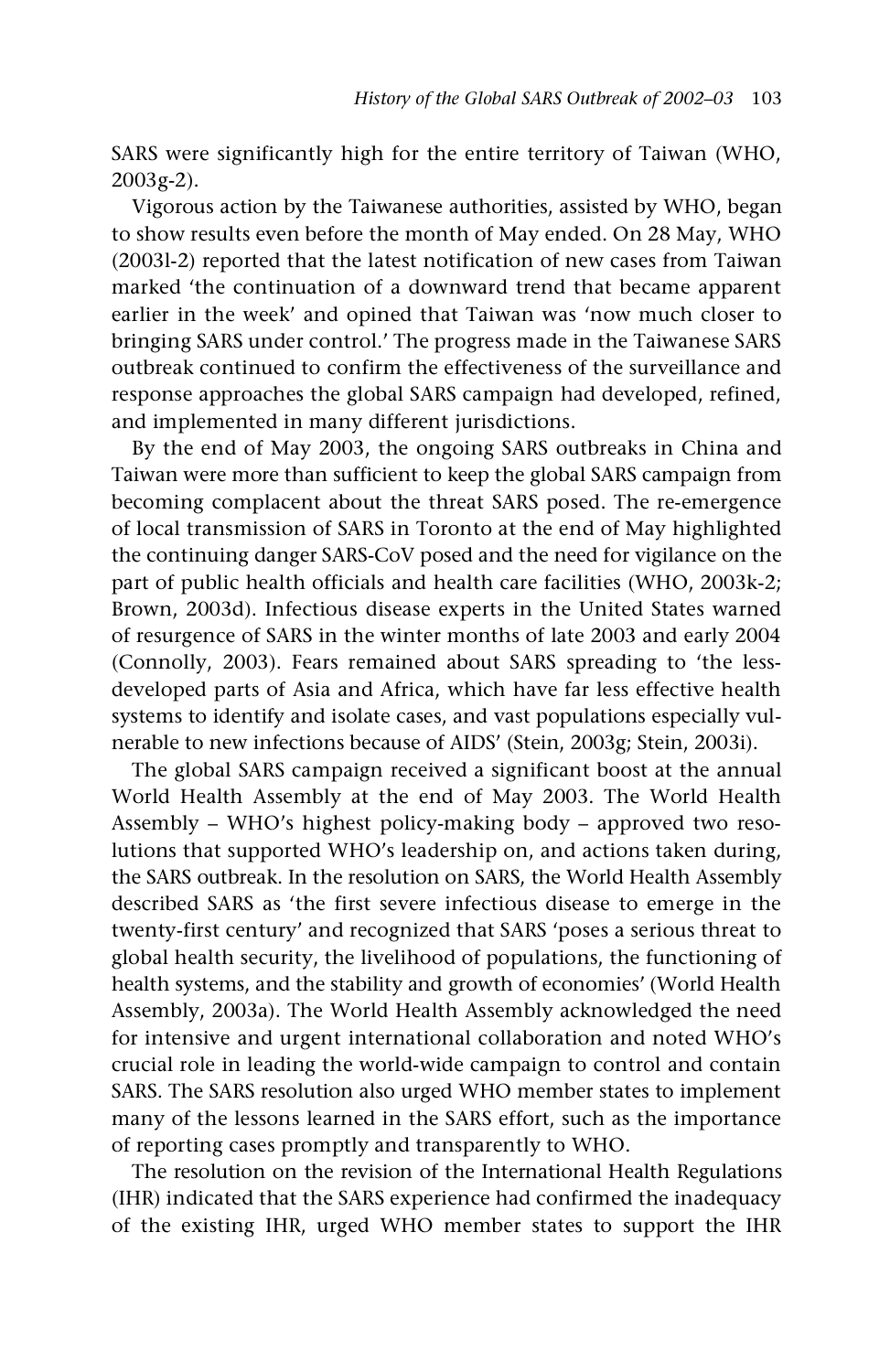revision process, and requested the WHO Director-General to continue to use non-governmental sources of information as part of global surveillance activities, to issue global health alerts about the presence of a public health threat that may constitute a serious threat to neighboring countries or to international health, and to collaborate with governments in assessing the severity of public health threats and the adequacy of response measures (World Health Assembly, 2003b). The IHR resolution paved the way for the actions taken and lessons learned in the SARS outbreak to form part of the governance responses to future infectious disease threats – a clear indication that the SARS outbreak was becoming more than a public health crisis and was beginning to serve as a model for future global public health policy.

# **June 2003: 'Stopped dead in its tracks'**

June 2003 opened with WHO recognizing further progress against SARS, indicating that the momentum generated in May continued strongly. On 4 June, WHO reported that no deaths from SARS had been reported, the first time since 28 March that no country reported any SARS-related fatalities (WHO, 2003o-2; Stein, 2003j). WHO (2003o-2) commented that, '[w]ith outbreaks in all the initial "hot zones" either contained or coming under control, SARS is clearly in decline, indicating that recommended control measures are effective when combined with political commitment and determination.'

The progress was particularly evident with respect to China, the SARS epicenter. Between 6 June and 9 June, China reported only one probable new case of SARS (WHO 2003p-2). WHO officials began a visit to China on 10 June 'to learn which measures taken by China have so rapidly brought the country's SARS outbreak – the largest in the world – under control' (WHO, 2003q-2). More tangible evidence of China's progress against SARS came on 13 June when WHO lifted its travel advisories against the Chinese provinces of Hebei, Inner Mongolia, Shanxi, and Tianjin and removed Guangdong, Hebei, Hubei, Inner Mongolia, Jilin, Jiangsu, Shaanxi, Shanxi, and Tianjin from the list of areas with recent local transmission (WHO, 2003s-2). These moves left Beijing as the last area in China on the list of areas with local SARS transmission and subject to a WHO travel advisory, and WHO removed Beijing from the local-transmission list and lifted this advisory on 24 June (WHO, 2003w-2). The progress made in China against SARS in May and June was nothing short of stunning.